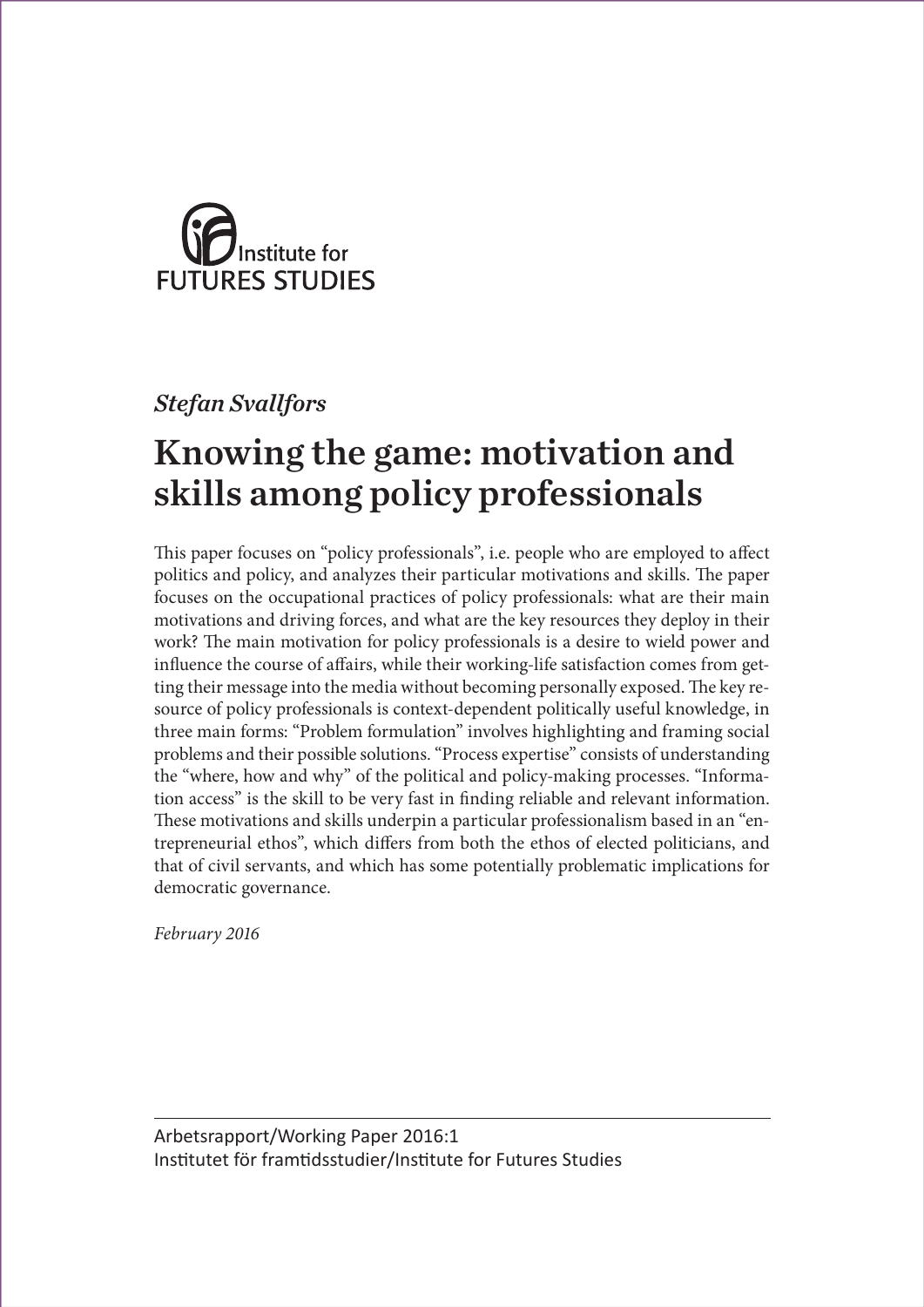### Funding

The research has been funded by the Swedish Research Council (project grants 421- 2011-1369 and 421-2014-962).

### Acknowledgment

Thanks to Niels Selling and Björn Werner for excellent research assistance, and to Ragnar Lundström, Bo Rothstein, Niels Selling, Anna Tyllström, Kent Weaver, Björn Werner and Per Wisselgren for helpful comments on a previous version.

The Institute for Futures Studies is an independent research foundation financed by means of a government subsidy and external research funding. The institute conducts interdisciplinary research with a focus on future issues and works to promote public debate about the future by means of publications, seminars and conferences.

© Institutet för Framtidsstudier 2016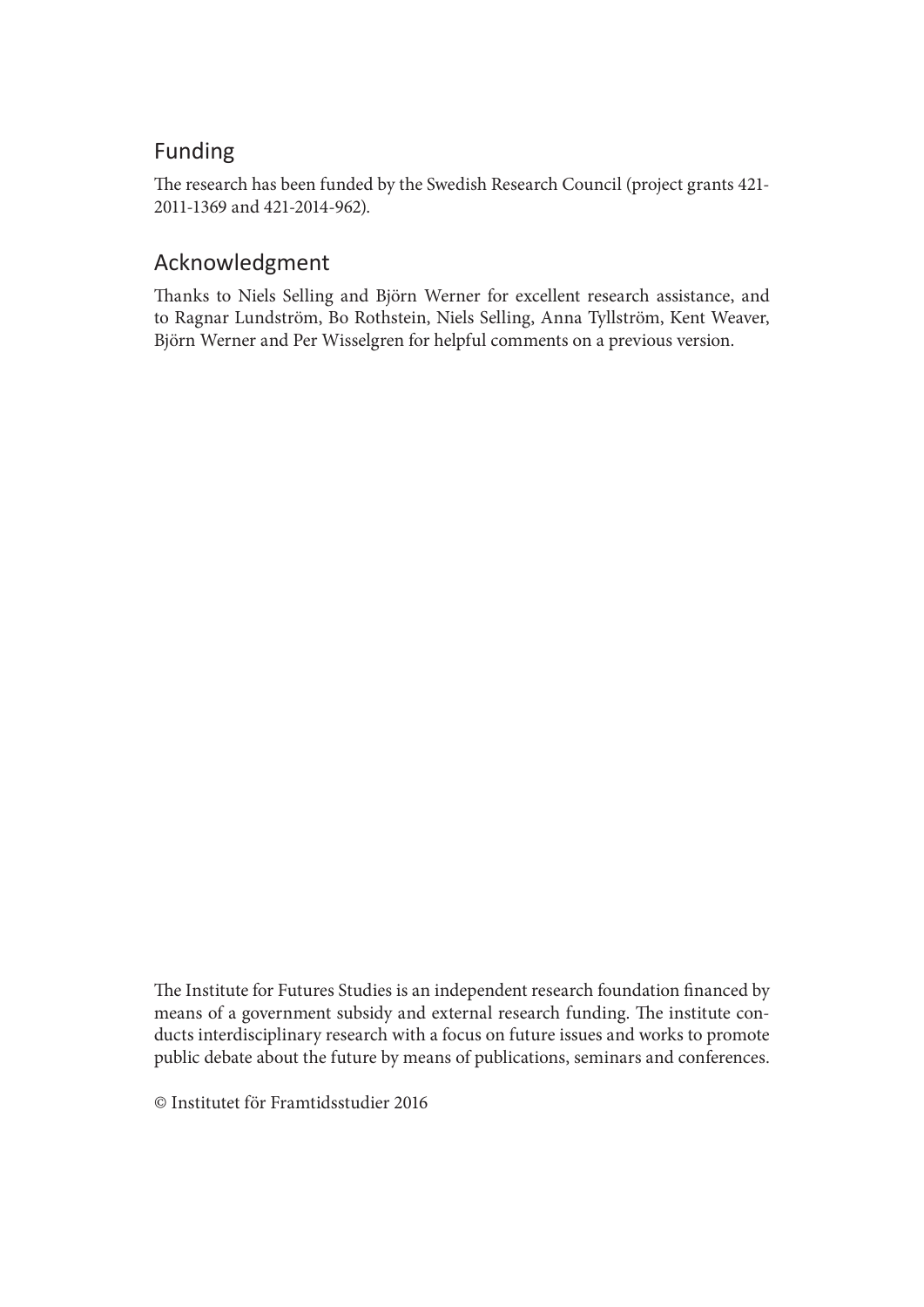# Table of contents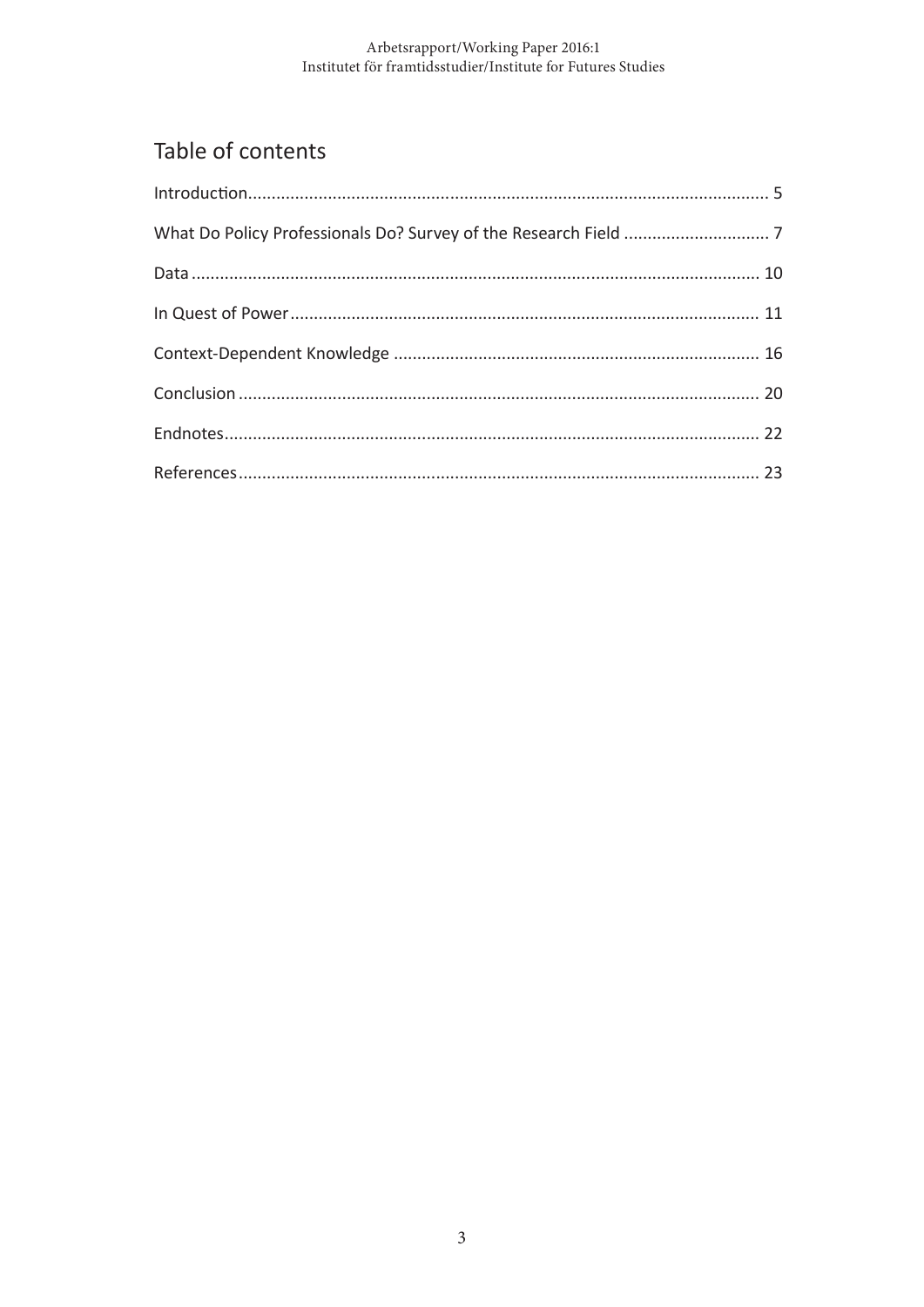# <span id="page-3-0"></span>Introduction

Even in democratic societies, politics and policy making have always concerned more people than the politicians we elect to office. Civil servants and other public administrators often exert an independent influence on policies and their implementation; organized interest groups affect political strategies and outcomes; intellectuals and independent experts of various kinds provide political ideas and suggest ways to realize them.

That said, it seems that contemporary politics witness the rise of a qualitatively different category of political actors, who are neither elected representatives, nor public administrators or university-based intellectuals. In this paper, I focus on this category of political actors, which I call "policy professionals". They are people who are *employed* to affect politics and policy, rather than elected to office. But at the same time, they are not civil servants, since they are recruited and expected to affect politics and policy from a partisan standpoint and/or in the promotion of certain values and groups. They are increasingly found as political and policy advisors in government agencies and political parties, in interest organizations, think tanks, and in private firms such as public relations (PR) agencies. They include groups such as political advisors, political secretaries, press chiefs, trade union and business association experts, lobbyists and think-tank intellectuals. This groups therefore spans the divide between purely political advice and advice mainly related to policy making – some of them work mainly with politics (elections, campaigns, bargains, etc), others with details of policy making (but in a partisan mode rather than as public administrator).<sup>1</sup>

Policy professionals have grown substantially in numbers in recent decades, and their influence and importance have also clearly become more accentuated. However, comparatively little is yet known about the composition, influence, motivations or careers of this category of political actors. Their work is to a large extent invisible to both the mass media and much of political science research and teaching, which still tends very much to be preoccupied with elected politicians and/or public administration. But there are reasons to be more concerned about the rise of the policy professionals and their approach to politics and policy making than mainstream political science seems to be.

The don of democratic theory – Robert A. Dahl – in fact closed his magnum opus on the state of democracy with a warning call regarding exactly this stratum of unelected political actors. According to Dahl, the influence of these "policy specialists" actually constitutes an "even more formidable" problem for democracy than the one posed by increasing economic inequalities, since these specialists thrive on the increasing complexity of public policies without being fully accountable for their actions. This threatens to cut the policy elites loose from effective democratic control and to result in a form of "quasi guardianship" of the policy elites. This is not a role that these policy specialists necessarily seek, maintains Dahl, but the complexity of current politics and policy making more or less thrusts this role upon them (Dahl 1989: 333-4).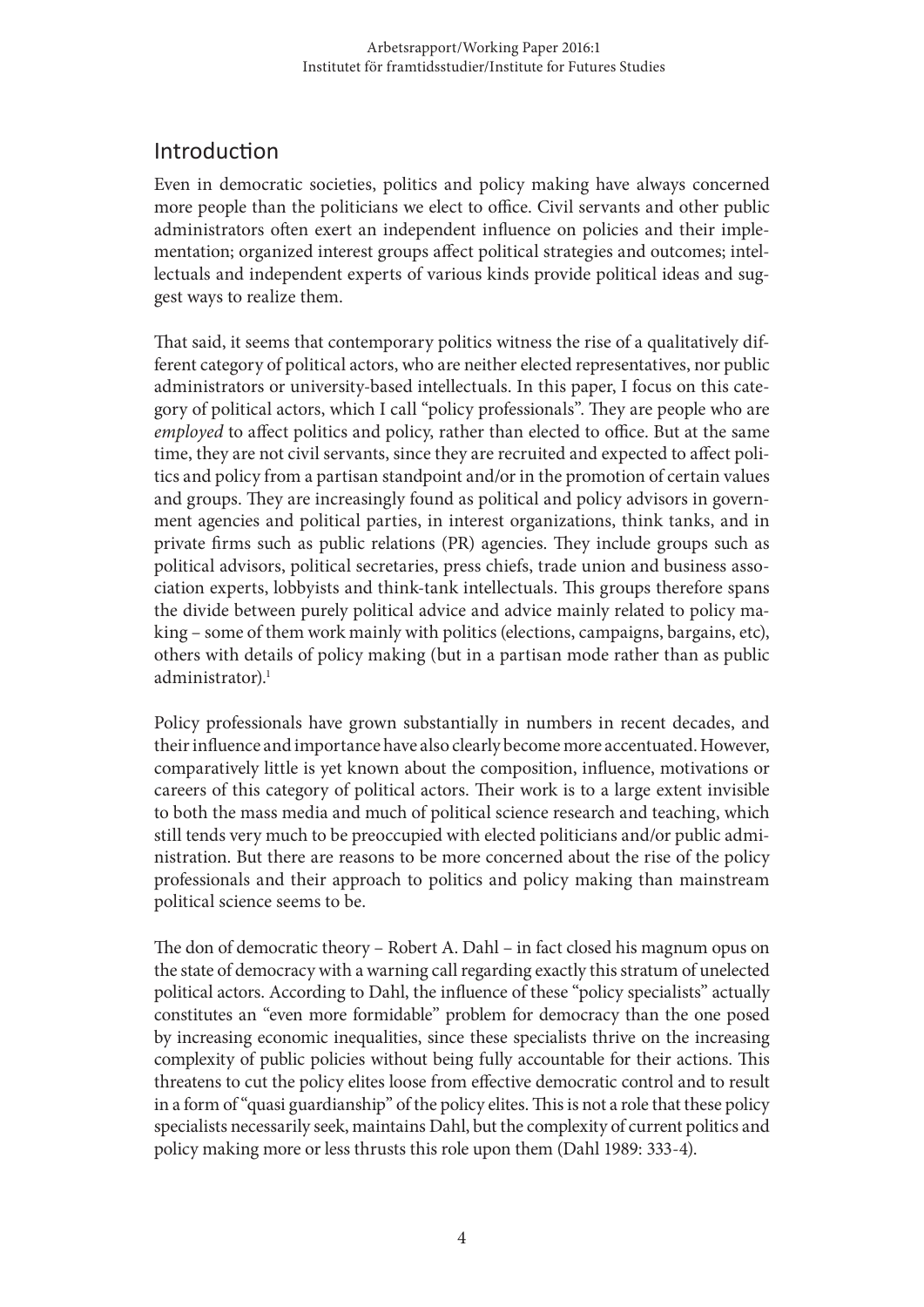In this paper I analyze the work of policy professionals as a specific craft, probing their motivations and skills in order to ask what constitutes their professional essence. There are several reasons why such an endeavour is important. One is simply that this category of political actors has attracted far less research interest than the one focussed on elected politicians and the public administration. A second is the sheer growth in the number of non-elected political partisans who are active in different phases of the politics-and-policy cycle. A third is that the policy professionals represent a new form of professionalism in political life, different from the professionalization of elected politicians. All these circumstances make it pertinent to probe more deeply than most current research does into what constitutes the specific craftsmanship of policy professionals. Why are they involved in politics in this particular format? Why are they not rather seeking elected public office? What skills and resources do they apply in their work, and where do they acquire them? What implications do their rise have for democratic politics more generally?

In contrast to most current scholarship on non-elected political actors, my analysis thus takes as its starting point a particular *social category* with a particular function in the political system. This distinguishes it from virtually all existing studies in this field that instead take as their starting points existing *organizations* (government agencies, think tanks, etc.), specific *arenas*, or certain *policy processes*. I believe that the perspective outlined here adds new insights. Although policy professionals move among different positions within a particular labour market, with typically very short job tenures, they keep their network contacts and other cognitive and social resources (Author & Colleagues 2015: Ch. 2 and 4). By including the entire political-organizational scene and the trajectories and strategies of policy professionals in this broad landscape, it is possible to get a more complete picture of this category of political actors and its importance for political processes and outcomes.

The setting is current Sweden, a country that was for long characterized by a stable and social-democratic-led political-institutional formation – one that has recently experienced quite far-ranging changes (Svallfors 2015). Among these changes we find a substantial increase in the numbers of policy professionals, in particular among the PR agencies but also among political parties, in the Government Offices<sup>2</sup> and other organizations. Such changes are interesting since they take place in a post-corporatist political formation, in which both trade unions and business associations are still strong and centralized, and have a formidable research capacity not found in many other places. The move towards more network-based and informal modes of political influence is therefore likely to display specific national characteristics, something we will return to in the closing of the paper.

The paper starts by surveying the relevant research, noting that most of this is organized along lines of organizational type rather than the social category approach that I apply here. Second, the data material on which the analysis is built – stemming from fieldwork in Sweden in 2012-13 – is presented. The first empirical section presents the motivations of policy professionals, while the second discusses their main resource – various forms of politically relevant knowledge. The concluding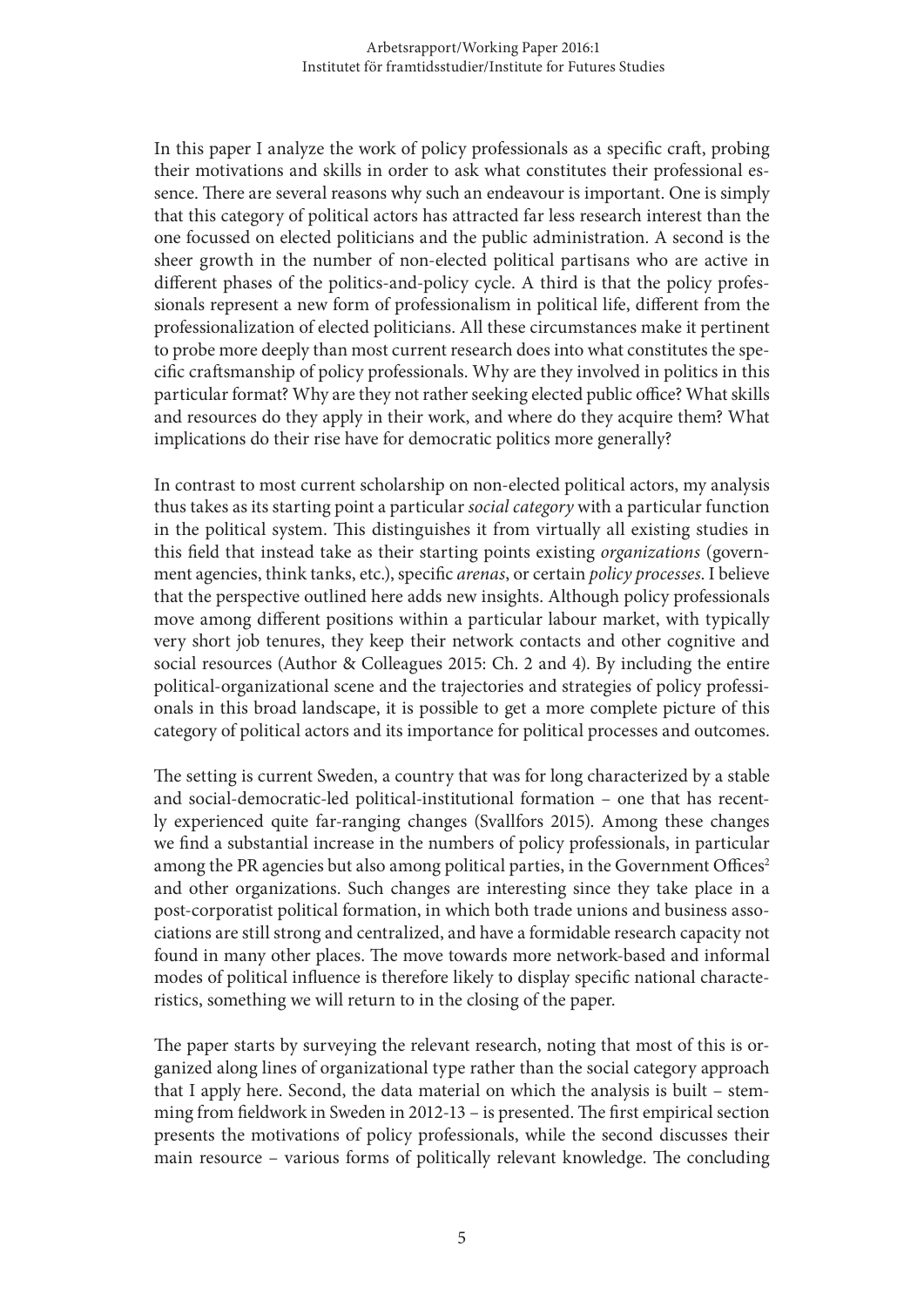<span id="page-5-0"></span>section summarizes main findings and discusses their implications for the understanding of this professional category of political actors.

# What Do Policy Professionals Do? Survey of the Research Field

What has previous research had to say about the motivations, resources and skills of different kinds of policy professionals? An important starting point is the work of policy analyst Hugh Heclo, who coined the term "policy professional" for this special category of political actors (Heclo 1978). He also discusses the democratic legitimacy and accountability deficits that loom as these quasi-politicians increase in numbers and gain in influence. However, subsequent research by Heclo and research following from his path-breaking paper has tended to focus on the issue networks rather than on the new social category of political actors that he depicts.

The importance of focusing on the whole field of policy professionals and their activities is obvious from reading John Kingdon's (2011 [1984]) classic study of the policy process. He argues that policy change is effected when three semi-independent streams happen, or are made, to coincide: the stream of social and political problems, the stream of policy solutions, and the political stream (campaigns, elections, bargains, etc.). He also pinpoints the role of "policy entrepreneurs" embedded in "policy communities" in highlighting political and social problems, suggesting solutions to these problems (or in finding problems for which their favourite solutions seem suited), and helping to orchestrate the political process and agenda. In all these aspects of the policy process, we see policy professionals of various kinds in action, and it is imperative that we capture this whole stratum of politically influential actors and not just specific organizations, arenas, or processes (see also Gains and Stoker 2011; Mintrom and Norman 2009).

Some of the research that focuses on specific subgroups and organizational types is highly relevant for my current undertaking. This research includes a broad span of positions and actions, stretching from the work of political advisors in government to the use of knowledge production in order to change the world, conducted by actors located both outside and inside government. Three sets of research seem particularly pertinent. The first focuses on the role of political advisors, including their motivations and everyday work. The second deals with the work of think tanks and other organized producers of knowledge and ideas. The third probes the role of professionals involved in policy work.

Research on political advisors in Westminster and presidential systems has typically focused on the roles and motivation of political advisors in the government offices (Eichbaum and Shaw 2007; Eichbaum and Shaw 2008; Maley 2011; Shaw and Eichbaum 2012; Yong and Hazell 2014). This research pinpoints important factors in the work of political advisors, such as that their main motivation for working in these roles is a quest for power and influence (Eichbaum and Shaw 2007; Maley 2011;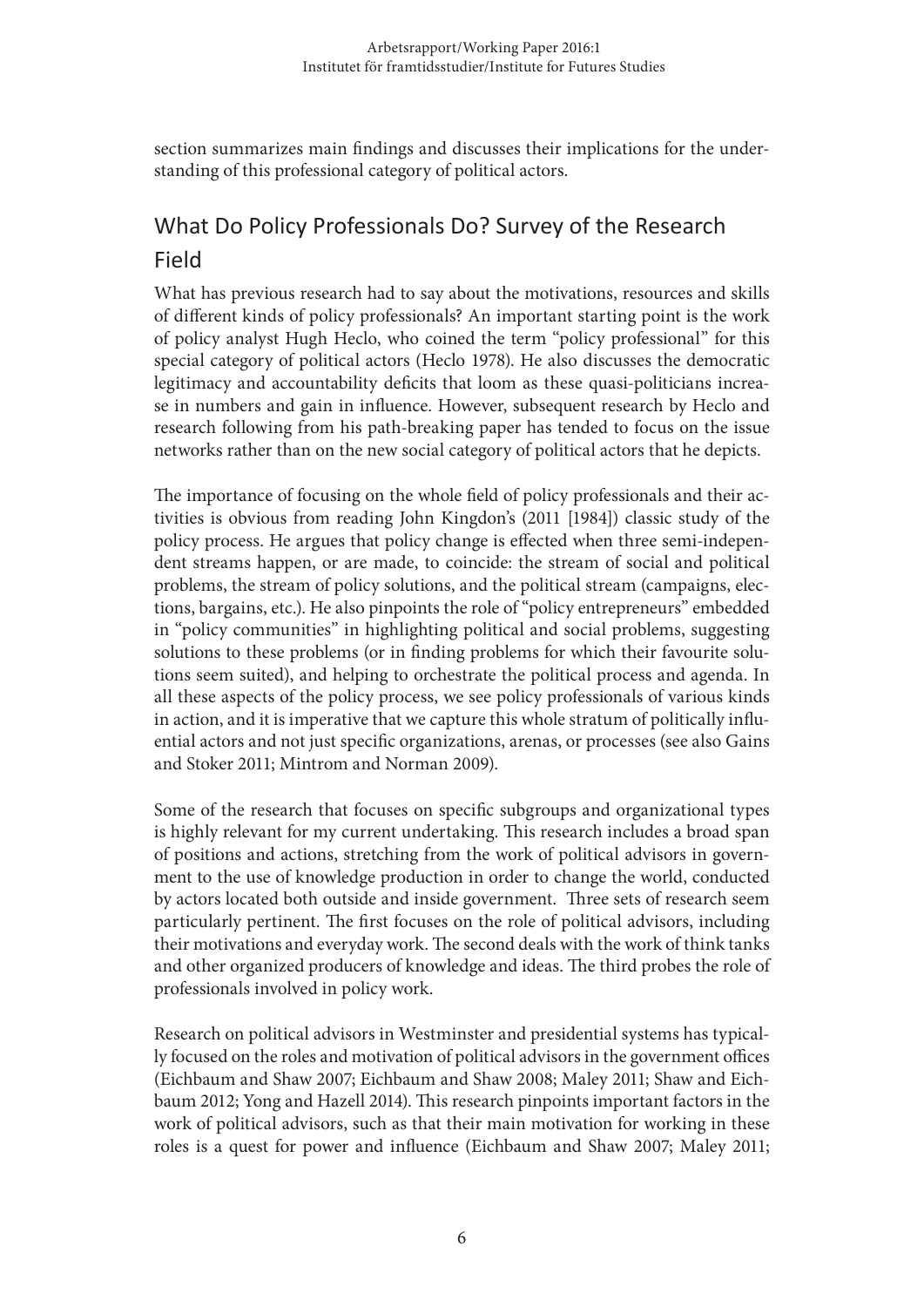Romzek and Utter 1997), that their work is diffuse and surrounded with uncertainty concerning their legitimate space for action, and that it is often unclear to whom and for what political advisors are accountable (Eichbaum and Shaw 2007; Romzek 2000; Romzek and Utter 1997). Furthermore, it is highlighted that political advisors tend to have a somewhat strained relationship with the civil service, since they often constitute a horizontal and dynamic cross-departmental network of power that may come into conflict with the more cautious and departmentally organized practices of the civil service (Dunleavy and Rhodes 1990; Maley 2011; Rhodes 2011; Rhodes 2009).

Outside party politics, the growth of think-tank activities, particularly in the United States, has been at the core of a large number of recent studies. Many of these studies focus on the spectacular growth of think tanks with a market-liberal or conservative advocacy tendency, in contrast to the more steady state of think tanks offering qualified research and analysis. (Medvetz 2012; Rich 2004). More generally, many studies highlight the "brokerage" aspect of what think tanks do when they translate between research and policy making (Rich 2004; Stone 1996). In contrast, some analysts argue that they instead tend to replace and marginalize serious academic research from public discourse (Medvetz 2012: Ch. 4).

Research on the organized production of policy ideas extends beyond studies of think tanks. Some see such knowledge production as based in "epistemic communities" (Haas 1992). An epistemic community is characterized as a tightly knit community which shares the basic outlook and ideas concerning social problems and also shares suggestions for policy solutions. Others choose to investigate the ensemble of knowledge-producing organizations that constitute the "knowledge regime" of a country (Campbell and Pedersen 2014). Such organized producers of knowledge include not only think tanks, but also the research and analysis departments of government agencies, trade unions, business associations and other organized interests.

Policy professionals do not belong to any single organizational type, nor are they all part of a single epistemic community, but they are linked across organizations and domains through their careers and their networks. Such networks and intellectual communities are captured in the literature through concepts such as "issue networks" (Heclo 1978), "policy networks" (Kenis and Schneider 1991; Knoke et al. 1996; Kriesi 2006), "policy communities" (Rhodes and Marsh 1992), or "advocacy coalitions" (Sabatier 1988; 1998). These concepts differ in the extent to which they assume a common normative or intellectual ground for participants in the networks and communities. They also differ in how much they assume there to be hierarchical, formal and stable relationships among participants. But they have a common core in that they argue that the participants in the networks and communities are connected on the basis of common interests, values or policy ideas. They also agree that the commitments to these networks and communities span organizational borders, and that they often compete with the employing organization as the prime basis for loyalty and allegiance among policy professionals. The most important resource that is transmitted in these networks is information. In securing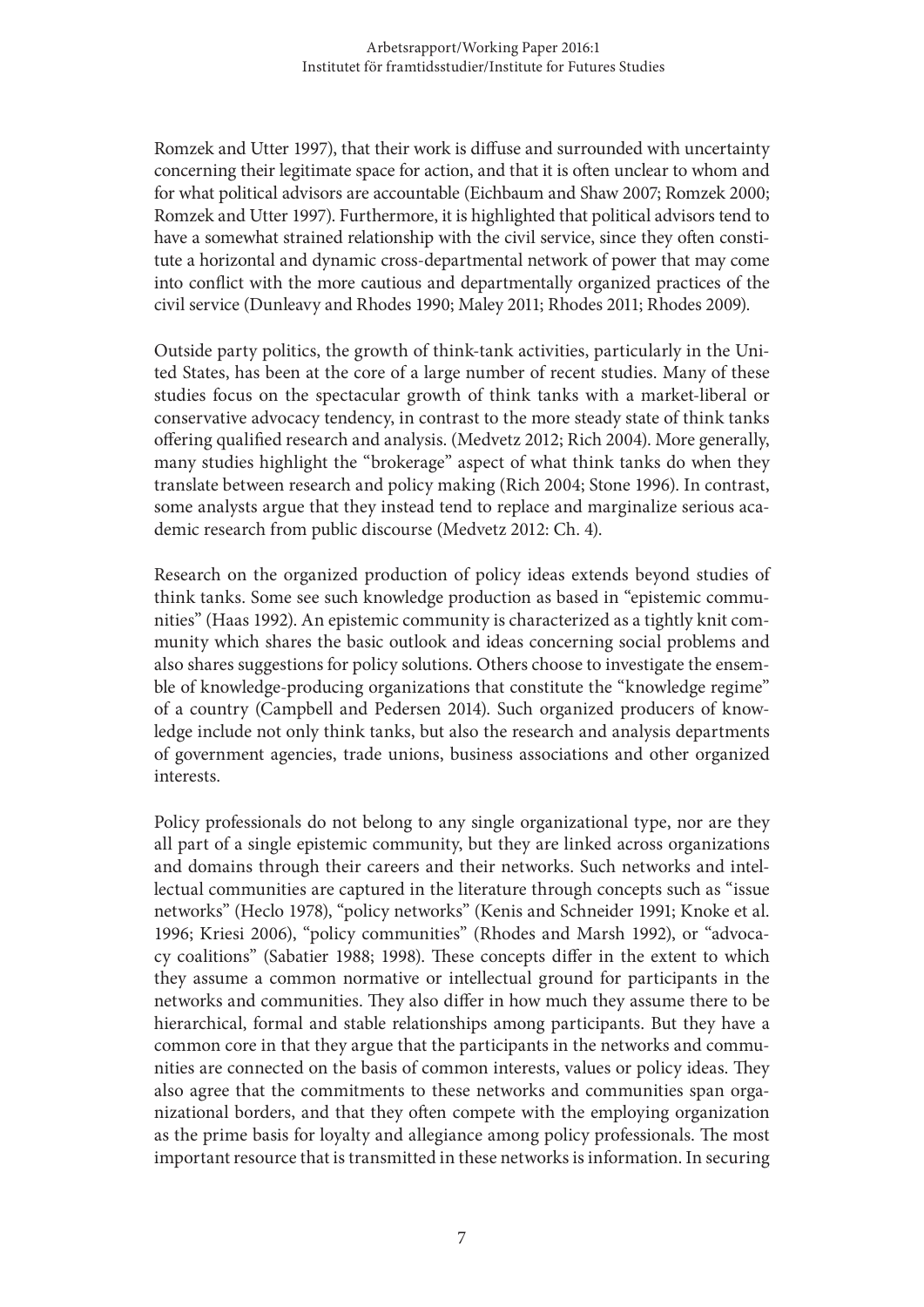<span id="page-7-0"></span>the flow of such information, actors in political networks tend to nurture both close and distant relations, since both are useful, depending on the case (Carpenter et al. 1998; 2003; 2004).

A distinct set of analyses enquire about new forms of professionalism in policy work (Noordegraf et al. 2014; Nordegraaf 2007; 2015). In contrast to the "old" professions, many of the new professions in the public policy field (such as "program managers" or "strategists") tend to merge elements from professional and managerial work, and in this way become "hybrid" professions. Important aspects of their work are to use network connectivity in order to achieve their aims, and to control the forms in which their work is controlled by others.

Noordegraaf and colleagues focus public policy professionals who are public administrators, rather than the stratum of partisan professionals that I target. However, their focus on the professional content of the work of policy implementers is highly relevant to my own endeavour. They point out that new forms of policy professionalism are different from the specialized and highly technical skills of old professions in the policy field, and that this new form of professionalism is highly contextual and relations-oriented. As will become obvious, this is something which is characteristic also of the category of policy professionals that are the subject for the current paper.

In summary, we see that much previous research has touched the issues on which this article is centred. This research focuses on different subsets of policy professionals and specific aspects of their work: it includes analyses of the roles and motivations of political advisors, and of the fundamental importance of knowledge production embedded in networks. Still, as pointed out, much of this research tends to stay within a particular organizational type or even a specific position, which makes it hard to see that the work of policy professionals span a whole organizational landscape. It is also the case that most of the existing research is focused on the United States and other Anglo-Saxon countries, and it is not clear how far findings apply to other settings with different organizational and institutional set-ups.

It is also hard to get a clear understanding in the existing research of exactly what policy professionals actually *do* when they use knowledge in a political setting.How do they use it? What sorts of skills do they apply? Where do they get these skills? What role do their networks play? And what exactly are they striving for in their everyday work? What are the attractions and rewards of their line of work? Why are they doing what they are doing? It is the intention of this paper to bring light to such issues.

### Data

The analyses in the paper build on fieldwork conducted in Sweden 2012-13. The core data material consists of 71 long (average interview time is about 2.5 hours), semi-structured interviews with policy professionals. Interviewees were strategically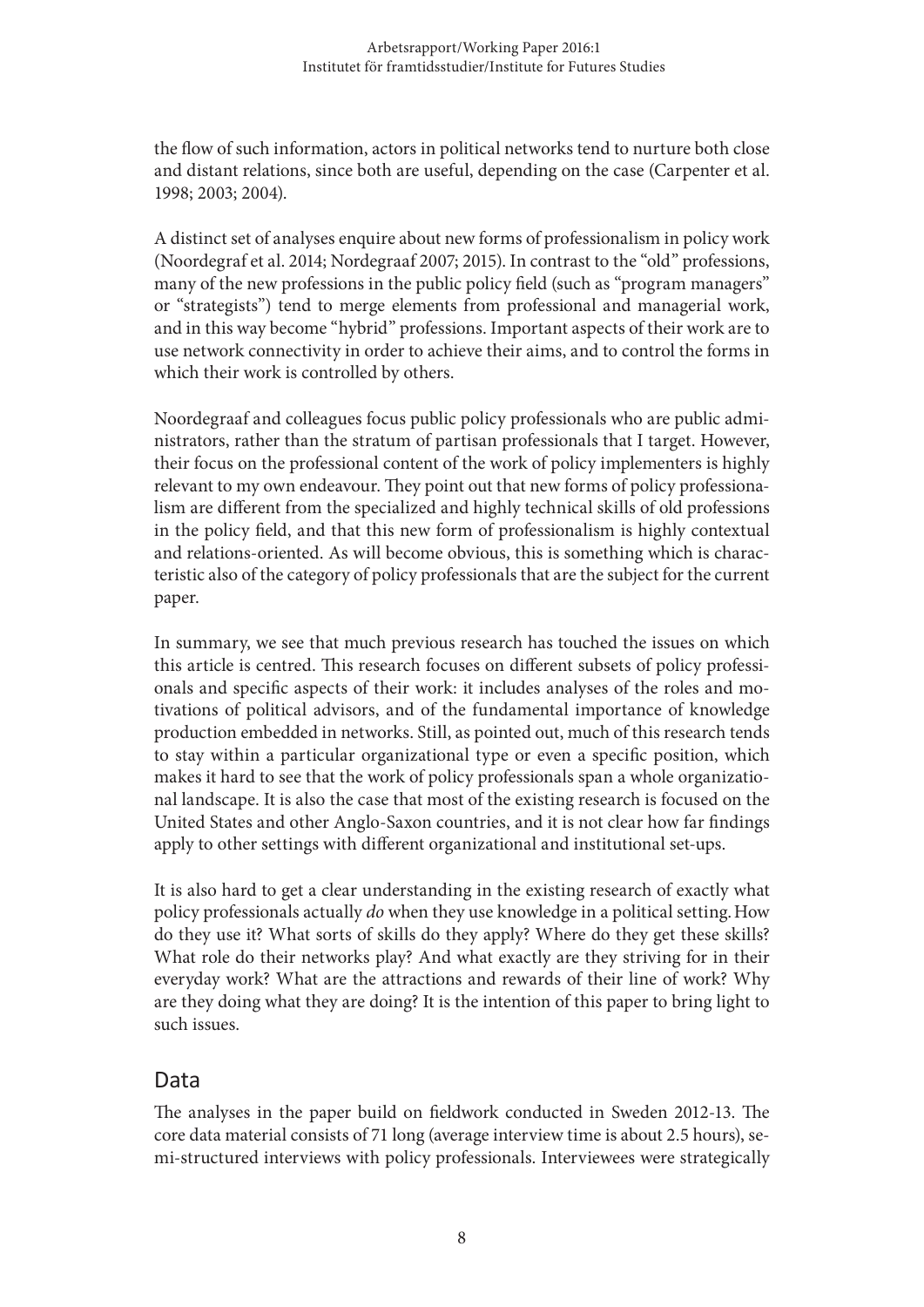selected in order to cover a broad span in terms of age, gender and professional experiences, as well as different positions and occupational types. In addition, 21 shorter interviews (about one hour each) were conducted with elected politicians (MPs and former government ministers), (newly retired) civil servants, recruiters, and policy professionals working for private enterprises. Table 1 provides an overview of the interviewees and their distribution across organizational types. Interviews were transcribed (about 3500 pages), and pertinent interview quotes were assembled in a 100-page excerpt document.3

| Men<br>Organizational type          | Women          | <b>Total</b> |
|-------------------------------------|----------------|--------------|
| 8<br><b>Government Offices</b>      | $\overline{4}$ | 12           |
| 5<br>Parliamentary Party Office     | 7              | 12           |
| Local/Regional<br>6                 | 7              | 13           |
| 5<br><b>Trade Union</b>             | 8              | 13           |
| 6<br>Interest Organization          | 3              | 9            |
| 3<br><b>Think Tank</b>              | 2              | 5            |
| 5<br><b>Public Relations Agency</b> | $\overline{2}$ | 7            |
| <b>Total</b><br>38                  | 33             | 71           |
|                                     |                |              |
| 3<br>(Former) Government Minister   | 1              | 4            |
| $\overline{4}$<br><b>MPs</b>        | $\overline{2}$ | 6            |
| 1<br>(Retired) Civil Servants       | 1              | 2            |
| 5<br>Recruiters                     | 1              | 6            |
| 3<br><b>Private Companies</b>       | $\Omega$       | 3            |
| <b>Total</b><br>16                  | 5              | 21           |

**Table 1** 

**Interviewees (N= 71; interviewed 2012-2013).** 

**Informants (N=21; interviewed 2013).** 

The interviews were designed to cover three main topics: (1) the work of policy professionals as a specific form of political influence; (2) the occupation and career choices of policy professionals; and (3) the labour market for policy professionals. For each topic, a number of themes were covered in order to provide a comprehensive picture of the work and careers of policy professionals in Sweden. The current paper builds on a sub-set of these themes, related to (a) the driving forces, motivations, and attractions of the work as policy professional, and (b) the main resources that policy professionals bring to bear on the political game.<sup>4</sup>

The research project also included a quantitative mapping of the group in 2012 (in-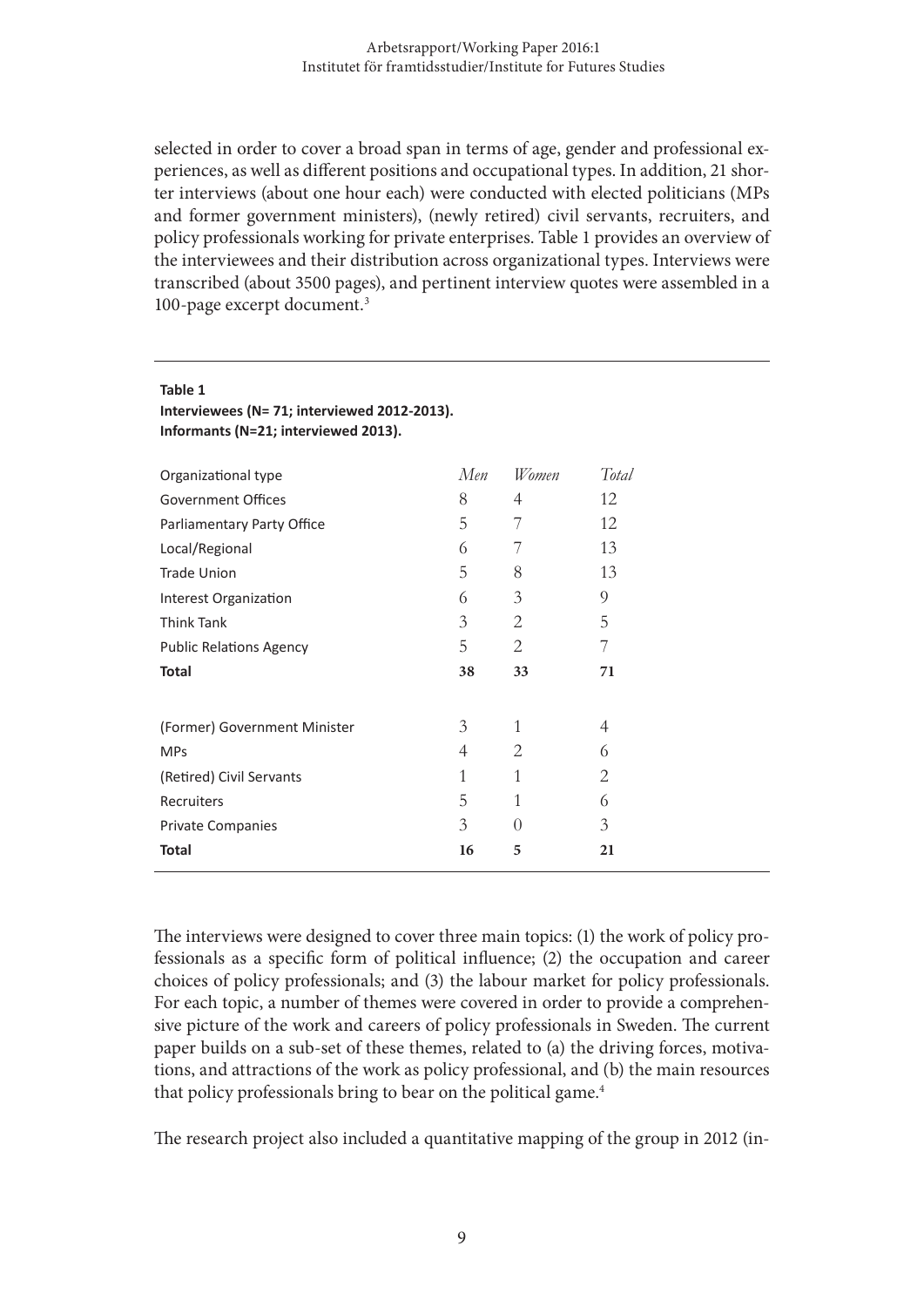<span id="page-9-0"></span>cluding 1468 individuals), containing descriptive information about gender, age, education, and labour market experience among policy professionals.<sup>5</sup> Information from this descriptive mapping will be used sparingly in the paper to support specific arguments.

To mainly rely on interviews brings both advantages and important limitations. The long thematic interviews allowed nuances to be articulated, and it provided strikingly frank and open discussion of various aspects of the work of policy professionals (provided under guarantees of anonymity). At the same time, we must take into account the self-understanding of the interviewees, who may easily exaggerate or underestimate their own role in politics and policy making. However, the interviews with (ex-)politicians, civil servants and organizational recruiters served as important addenda to the interviews with policy professionals. In general, as will be obvious from the analysis, these additional interviews confirmed what had transpired from the main interviews, that is, that the interviewees' representation of what, how and why they do what they do is shared by groups who come into regular contact with them.

Alternative strategies for eliciting information would certainly have been possible. Two obvious candidates are to rely on survey data (i e Yong and Hazell 2014), or direct observations (i e Rhodes et al. 2007). We decided against the first strategy for two reasons. First, because we thought it would be next to impossible to achieve an acceptable response rate with this harried group of people, and second, because we knew too little about the category in question to formulate clear-cut survey questions that would really tap the essence of their work. The difference between our approach and using more direct observations should not be exaggerated. All observation studies rely on interviews and conversation in order to make sense of observations, and virtually all our interviews were conducted in a work setting. The difference is more a question of emphasis and nuance. We opted for interviews in order to be able to cover a broader span of organizational types and positions. Direct observation is a very time-consuming strategy, which in practice limits is application to a particular setting or even specific individuals (Rhodes 2011; Rhodes et al. 2007).

### In Quest of Power

A key issue that arises from the reading of research on various types of policy professionals is the motivation behind their choice of occupation and career. Why have they opted for such a demanding line of work? What are the main attractions of their job? Why are they not elected politicians? In short, why do they do what they do in the form they do?

If we were to use a single word to capture the motivations and attractions of the work as policy professional among our interviewees, it would have to be *power*. Policy professionals are rarely impartial seekers of truth and knowledge, nor are they simply administrators of the politicians' daily activities, nor are they in search of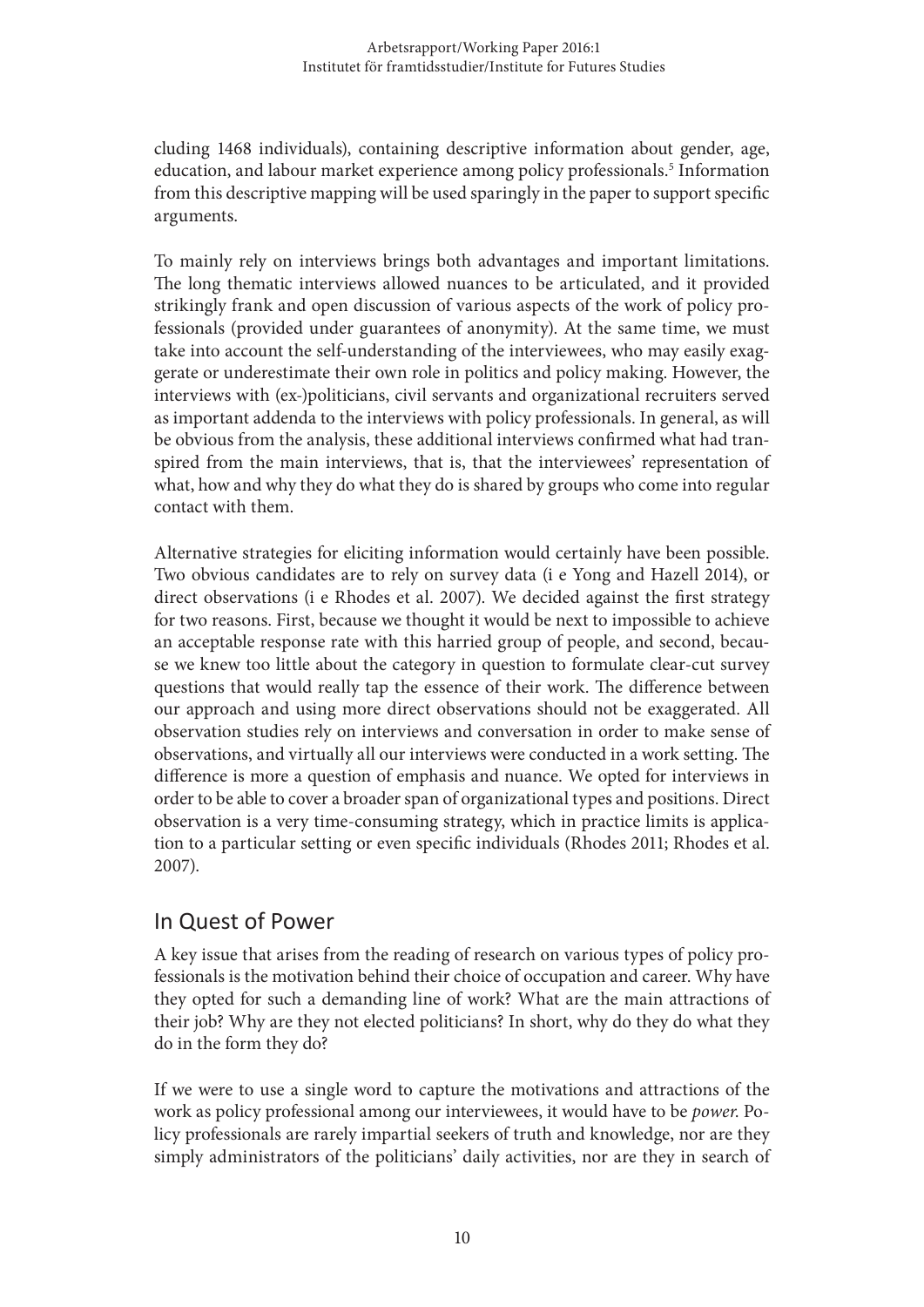personal enrichment and fame. They are what and who they are because they want to change society, in ways consistent with their values and interests. In some cases, this amounts to trying to change the basic political-economic framework of Sweden; in many other cases, it only relates to affecting some of the practices and strategies of their own organizations. But, regardless of the scope of action, the policy professionals seek power, feel that they have power, and that this is perfectly in order.

In the Government Offices, the execution of power is particularly attractive, as the policy professionals become part of the core team that runs the country. A political advisor claims, "*It is a privilege to work here*", since you constantly execute things "*at an amazing speed of delivery*". In political opposition, one may sit around and have opinions, but the real satisfaction comes from being "*in power*" and "*delivering*" in the stimulating environment of the Government Offices.

Another political advisor agrees that the opportunity to have an influence is the best aspect of the job – that you are able to make a difference in collaboration with your minister. A press secretary points out, "*This is no regular job – you are here because in some way or another you want to take part in changing the world*" because, as put by a former political advisor, "*to govern is what you want to do if you are politically active. Do you want to sit in opposition? Nope*".

A former government minister confirms that people who work as political advisors in the Government Offices are driven not by personal career motives, but by the opportunities to wield power:

[M]y experience is that people who come there, they burn for this because they want to affect politics. They love politics. They want to change things – yes, they want to change Sweden and the world. That is why they are at the Government Offices as political collaborators. And they've seen an opportunity to maybe realize the dreams they had when they were active in a youth organization or worked politically in different ways in their parties and so on.

Similarly, outside the Government Offices, the opportunities for exercising power are what drive people. A chief of communication at a trade union summarizes, "*I think power is what drives most of all in this world. There is nothing else that can make people do things or abandon things or act in a different way than power*." A political director at a different trade union feels happy when managing "*to move the position of the debate*", something that requires good timing, to have a plan for "*getting all the pieces of the puzzle in place*". And when this succeeds, the satisfaction is enormous, "*almost like a computer game*".

In the PR agencies, they also feel that they have an influence on the debate and social changes. A PR consultant notes with satisfaction that, even if they do not have a political agenda of their own, "*there are very few political changes that come about without our industry being involved in one way or the other*", and that goes "*especially for those [changes] that have real effects*." A recruiter for the PR industry thinks that the slogan of a competitor – "*We Move Power*" – is so "*damn good*" because "*why*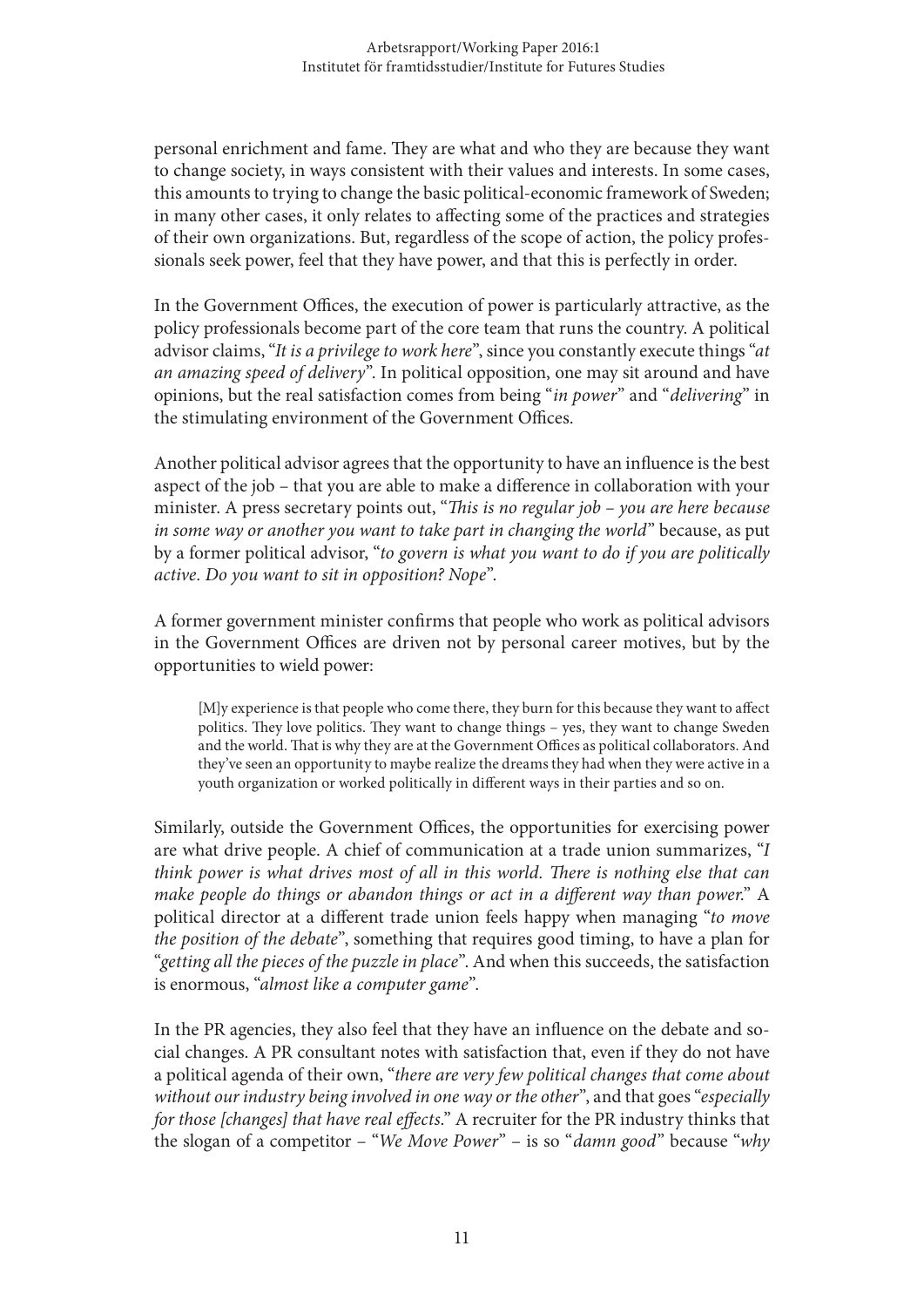#### Arbetsrapport/Working Paper 2016:1 Institutet för framtidsstudier/Institute for Futures Studies

#### *would you go for this if you did not get any influence? And why should you spend hundreds of thousands or several millions if nothing happens in people's heads?*"

The desire to wield power is combined with a reluctance to be exposed to personal media attention. A chief of communication at a trade union explains that although your driving force comes from "*making decisions and having opinions and taking part and affecting something in a certain direction*", this does not mean that you "*sit in the [TV] morning sofa program and want to be seen yourself*" because it is not the fame and attention that is sought. A second chief of communication describes in a similar way how they are the people "*who pulls the strings and orchestrates things and makes people say these things and do these things*". But they do not want to "*stand in the front in the [evening TV news], while there are lots of circus horses here who kind of 'Oooo', sort of stand in the front row and think that this is incredibly fun. But we are driven by something different, to lay out the playing field in a shrewd, wise and strategic way, and then get to see 'Bang! It was a success! We made it all the way'*".

Or, as put by a political secretary at the local level, it is nice to be "*the motor*", the person who "*sends out stuff to other people and makes sure things happen*". It's about the "*extreme satisfaction*" it brings to "*affect what people do* – *I don't have to do it but they do as I want*".

The wish to have influence is often combined with a perception of actually having power, and that this is exactly how it should be. This goes of course especially for the strongest power players, where this political director at a trade union feels that the role is "*to affect politics, not to be affected by politics*", and continues:

If I look back, I think it is fair to say that I have had a stronger power influence than virtually anybody understands, in a lot of issues – both when it comes to affecting the frame of thought and in concrete proposals. Then, of course, it has not always been me who has been the sender. /…/ I have come up with things, pushed things forward and then someone else has carried it. So the result has been the important thing /…/ You can't come afterwards and say "Hey, that's copyright infringement". So our purpose is to have an impact and /…/ our idea is that others should be carriers of what we think. And when enough people carry the message, then it's possible to get an impact./…/ When there are enough people who start to talk about this, then I can sit here and say, "Damn, I came up with that" or "We pushed that, that is according to my plan". If I had to cash it in every time, then it would be hard to say "No, wait, you can't say that because that is my proposal".

#### *But isn't it bad that you don't get more cred?*

No, I don't think so.

*No?*

No, I think in this job it is rather good. Some people get it, of course…Some of the people in this world that we try to influence understand it. So of course, I get cred too.

Even if most policy professionals prefer to act without being seen, the feeling of being in the midst of events is still important to drive them. They are where it happens; they meet interesting people; they know what has happened before anyone else does. For some policy professionals it is the stimulation of meeting and working with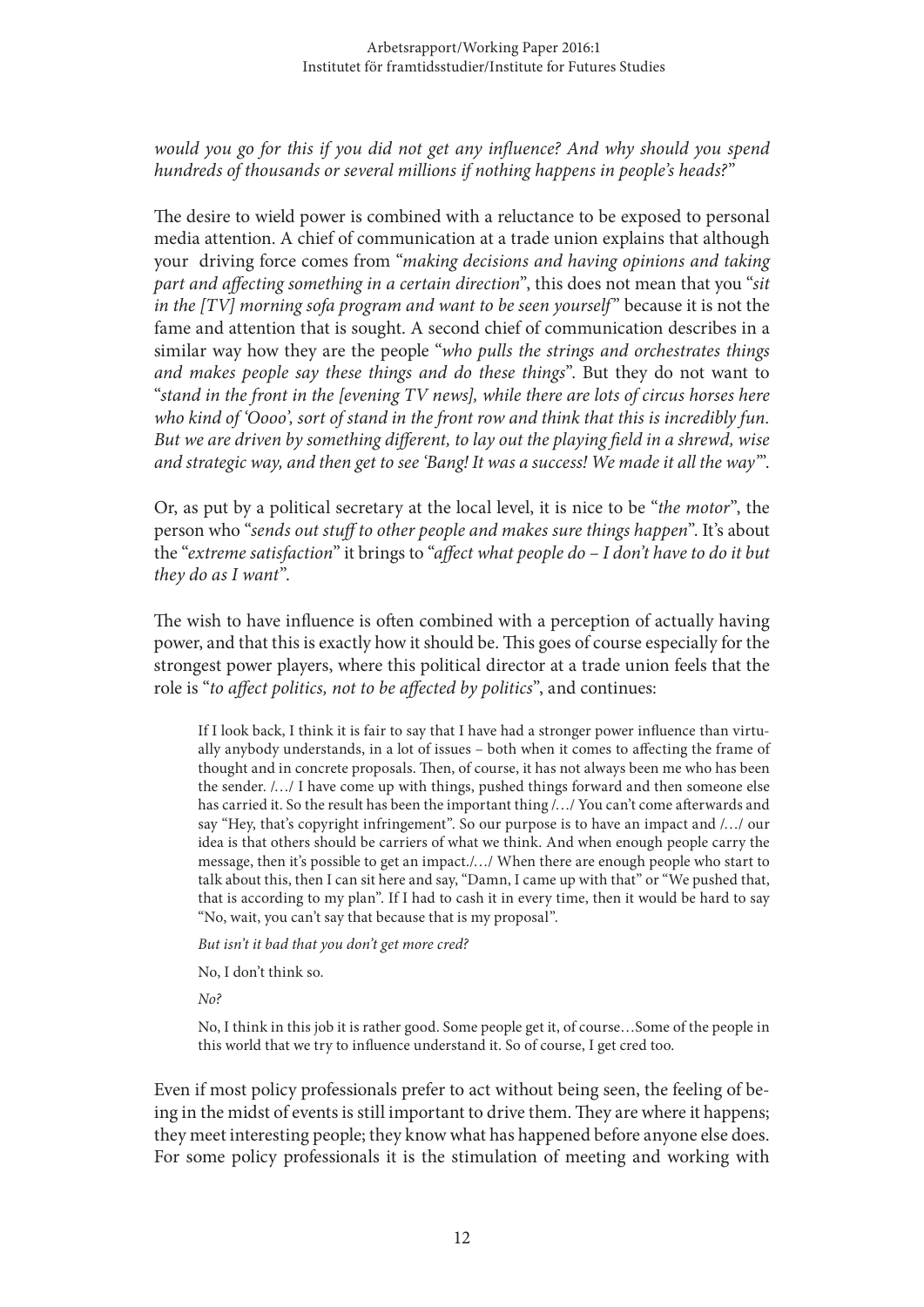intelligent people – and to be one of these smart people – that matters most. Like the PR consultant who thinks that they have a high-status occupation because "*my workplace – the business generally speaking but not least my workplace – stands for a very high intellectual … or a picture of a high intellectual level. You are good if you are here. The smart people are here*".

For others it is the glamour of the circles of power that is the most attractive aspect. A young PR consultant claims that "*there is a certain kind of glamour*" involved in the people you meet and the arenas in which you act:

We have a super-nice office downtown and I go to fun mingles and I work with management teams and I give strategic advice to management teams – it is cool at my age to get to do that.

But most of all, it is the feeling to be in the middle of politically important events, to be part of the contemporary changes in politics and society, that delights the policy professional. A recruiter for a trade union describes how "*the character of the job is such that really every day you go home from work there is something in the media that has affected you in some way at work. You get a feeling that you are in the middle of events*". And a press secretary in the Government Offices finds the fact "*that you are*  in the middle of a flow which means you know things before you read about them in *the newspapers, you are a part of affecting what is written in the newspapers … you hear your political role model use your own words – 'my thoughts, ideas, are included in what [the minister] says in the [TV news] at night*'" to be the very best aspect of the job.

If the quest for power and the attraction of being in the middle of things are the main driving forces for policy professionals, their main arena for employing this power is the mass media. But while power is seen as unequivocally attractive, the relation to the mass media and journalists is much more ambiguous.

The most common answer to the question of why the policy professionals do not want to become elected politicians – as few of them do – is that they fear the media frenzy and the scrutiny of their personal life and families (Author & Colleagues 2015: Ch. 4; Author 2015a). Constant media pressure, exposure of more or less irrelevant details from their personal lives, and the raising of suspicions about morals and manners are some of the ingredients of what many policy professionals see as unbearable aspects of life as an elected politician.

However, at the same time as the policy professionals fear the unwanted personal media attention, what they want most of all is to get their message out in the media. That is when they feel most satisfied – when the message gets out in the media but they themselves remain outside the limelight. When "*the minister has been very visible*", "*was seated in the [Swedish national TVs] morning sofa, TV4 and been on [national radio] and that is has turned out well*" as a press secretary in the Government Offices puts it. Because "*even if [the minister] gets the cred it is maybe me or the*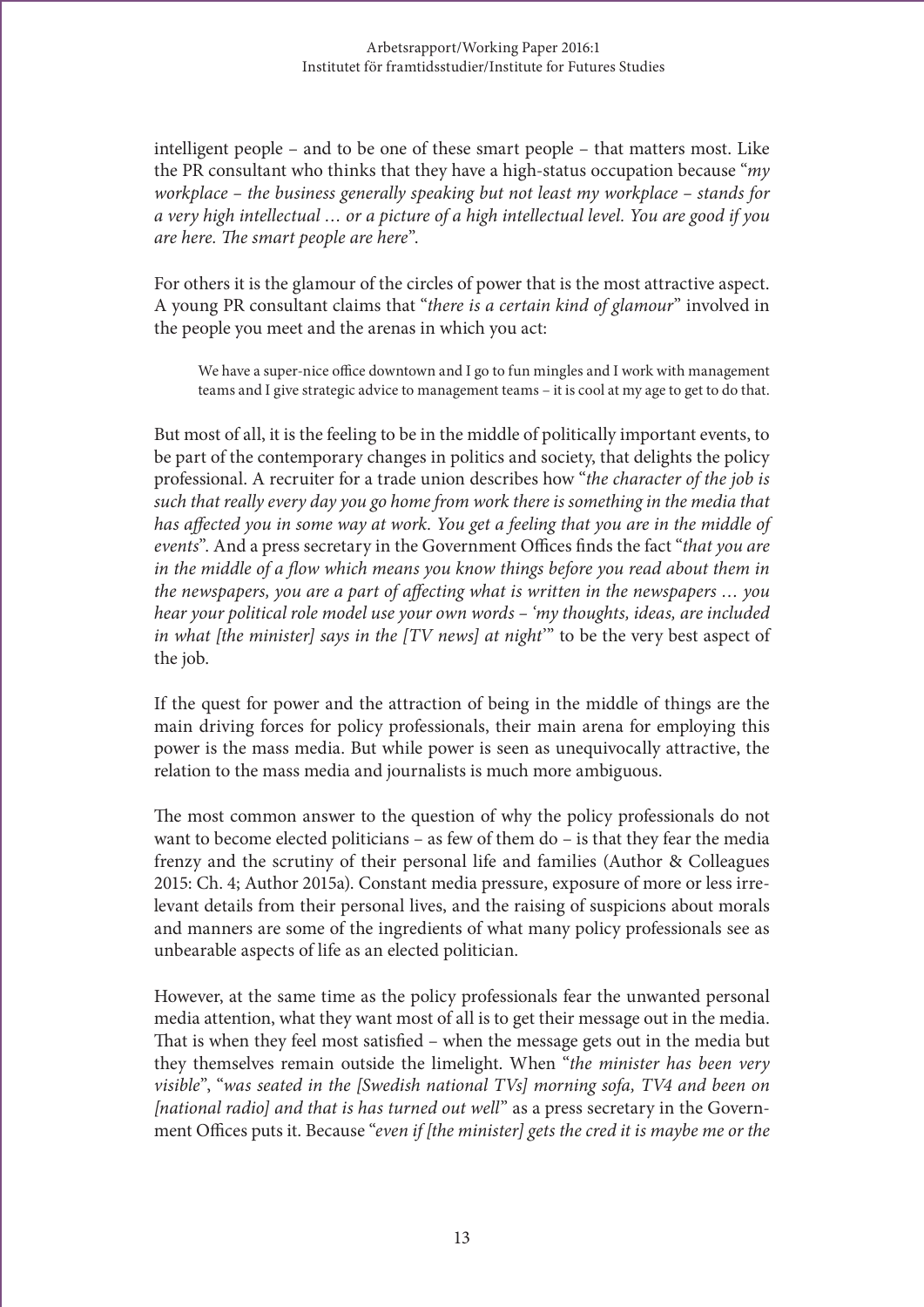*staff who came up with those formulations that made [the minister] look good. Then you are happy and pleased*". And "*those who do the same kind of thing know that it was you who made it*".

A political secretary at the local level agrees:

It is an enormous satisfaction to ponder: "We should fix some op-ed pieces about this and this", and then you make sure somebody writes it, somebody that I know will do it well. /…/ And then when you see it published in [the daily broadsheets] DN or Svenskan…Or as this spread – we didn't think it would be this much. It is a bloody two-page spread!

The mundane work satisfactions often lie in simply getting arguments and ideas into newspapers, radio and TV. Inherent in this is an element of competition: they have to be the first, best and most interesting to capture the attention of journalists in a hurry and looking for an angle. At the same time the professionals must remain unseen themselves and receive no credit for what they have achieved. A PR consultant speaks of this as "*a sporting moment in media relations*" and although they always act on behalf of a paying client, the achievement gives the same satisfaction, because it is more important to get the words out than to be seen personally as the actor.

This game often consists in getting the news media to run the stories on their own initiative, to let them be the initiators and senders of messages that the policy professional wants to deliver. A press secretary in the Government Offices explains:

And then you have to sit here and write and think about "How can we use other ambassadors for this?" because the politician is not always the most credible sender and then it's better to get someone else to say exactly what we want them to say. /…/ So we do not stand in the TV studio and say, "Hey, you have to borrow ten billion to do this". It is better if [the TV journalist] Mats Knutson asks them , "But my god, this costs ten billion. How are you going to finance it?"

The problematic symbiosis between the policy professionals and the mass media can be summarized as one where policy professionals fear and loathe the mass media, at the same time as they get most of their daily information from this source and are most happy when they manage to spin a good story themselves. The media climate that the policy professionals criticize is one which they have actually helped to create.

# Context-Dependent Knowledge

To achieve their aims policy professionals need to muster their cognitive and social resources. But what resources are deployed in this mediated power game? As we could suspect from the reading of the research literature, the main resource of policy professionals is politically useful knowledge, and their most important skill lies in the production and dissemination of such knowledge. But this knowledge should not be primarily understood as academically constructed and highly generalizable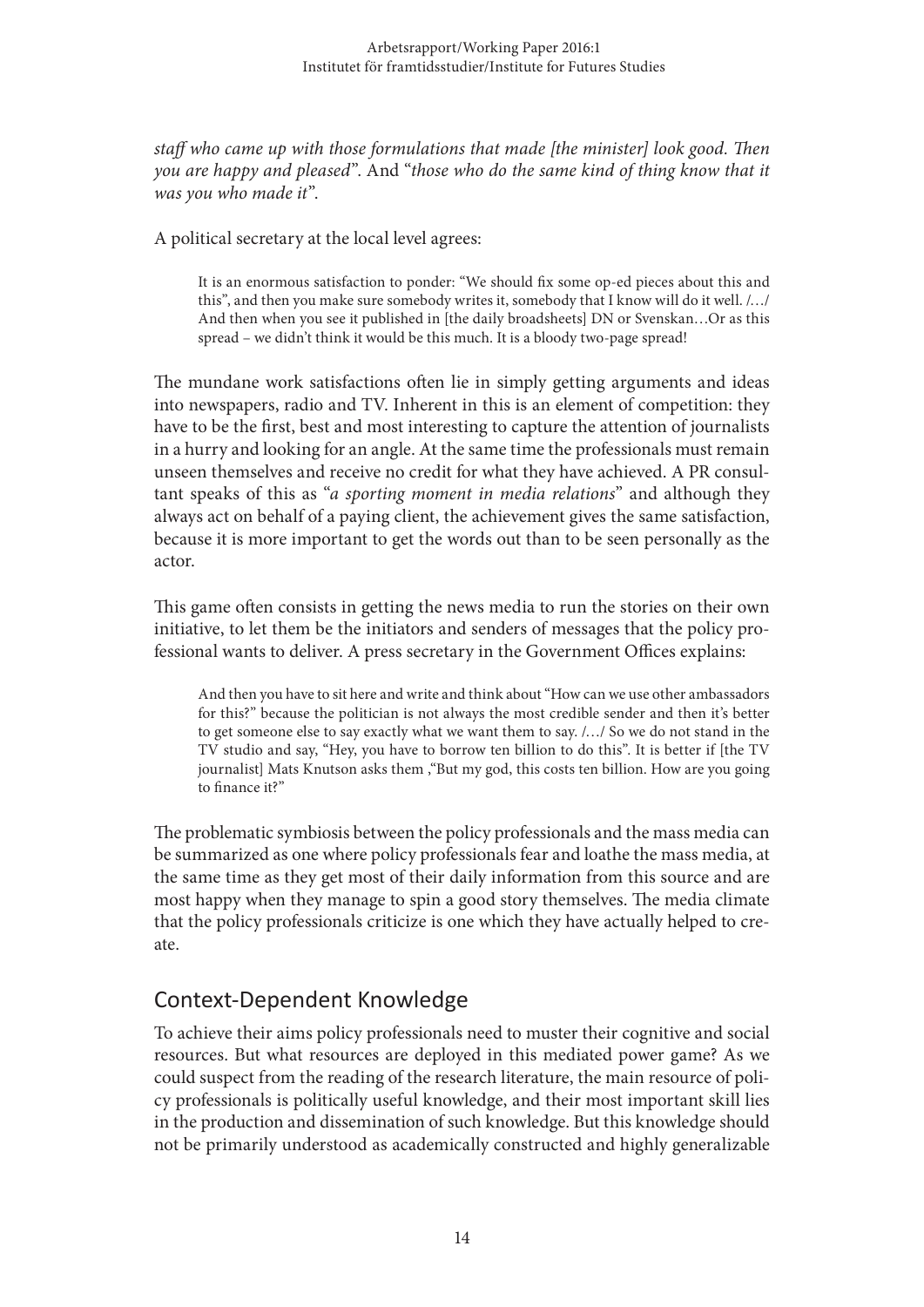<span id="page-14-0"></span>propositions. Instead, it consists of a set of contextually applicable skills, of which three forms seem particularly pertinent: *problem formulation*, *process expertise* and *information access*.

Problem formulation is about describing contemporary society, to use descriptions grounded in facts and science but presented from an angle that benefits the values and groups that one represents, and to suggest possible policy solutions. If you succeed in this, a political director at a trade union maintains, politicians are often easy to influence: "*There is a request for knowledge coming from politicians, for example, or from power holders in society. And if you possess that knowledge and can give it to them, then you can influence them quite easily*".

This takes stamina. Arguments about the state of things have to be rubbed in over a long course of time in order to affect politics. A political director at a trade union states that they "*have pursued some questions that eventually made their way into the public debate*" in spite of the fact that they were initially seen as "*very odd*" and completely ignored. In this process, it is important to work through the public debate rather than trying to influence politics directly since politics has become weaker and "*more and more reactive*" over time. If you want to change things, it is imperative to show politicians that "*status quo cannot be the solution*" as put by a director of a business association:

I have never experienced a politician at a reception saying, "That was smart. I never thought about that. We have to go home and do it". Instead you always have to go into the debate where you identify the problem and eventually also the solution. And when that is done, then the politicians start to work.

The systematic marshalling and presenting of new evidence is an important power resource in the craftsmanship of the policy professional. Research is engaged and new facts and standpoints are produced. This has to be done in a reliable and scientific way to increase trustworthiness, but it is all done in order to advance the conditions for the groups and interests that one is employed to promote.

But there is a second, quite different, way in which knowledge is important to the policy professionals. That is manifested in knowing the political game: to know *where* in the complex political system decisions are really made, *when* you have to act in the policy process, and *how* political actors think and act. This is the political specialists' particular advantage over lay actors, and the one Robert Dahl warned about as a potential perversion of democracy (Dahl 1989: 364ff). In order to fully obtain this particular form of knowledge, people need a stint in the heart of the government apparatus – the Government Offices. And the largest benefit of this knowledge is perhaps reaped once they have left the Government Offices to work for other interests, such as PR agencies, private firms or interest organizations. Private firms and many other social actors "*seldom have a reality-based picture of exactly where you should have the dialogue or where you should try to have an influence*" claims a former political advisor who now works for a private firm, "*perhaps you*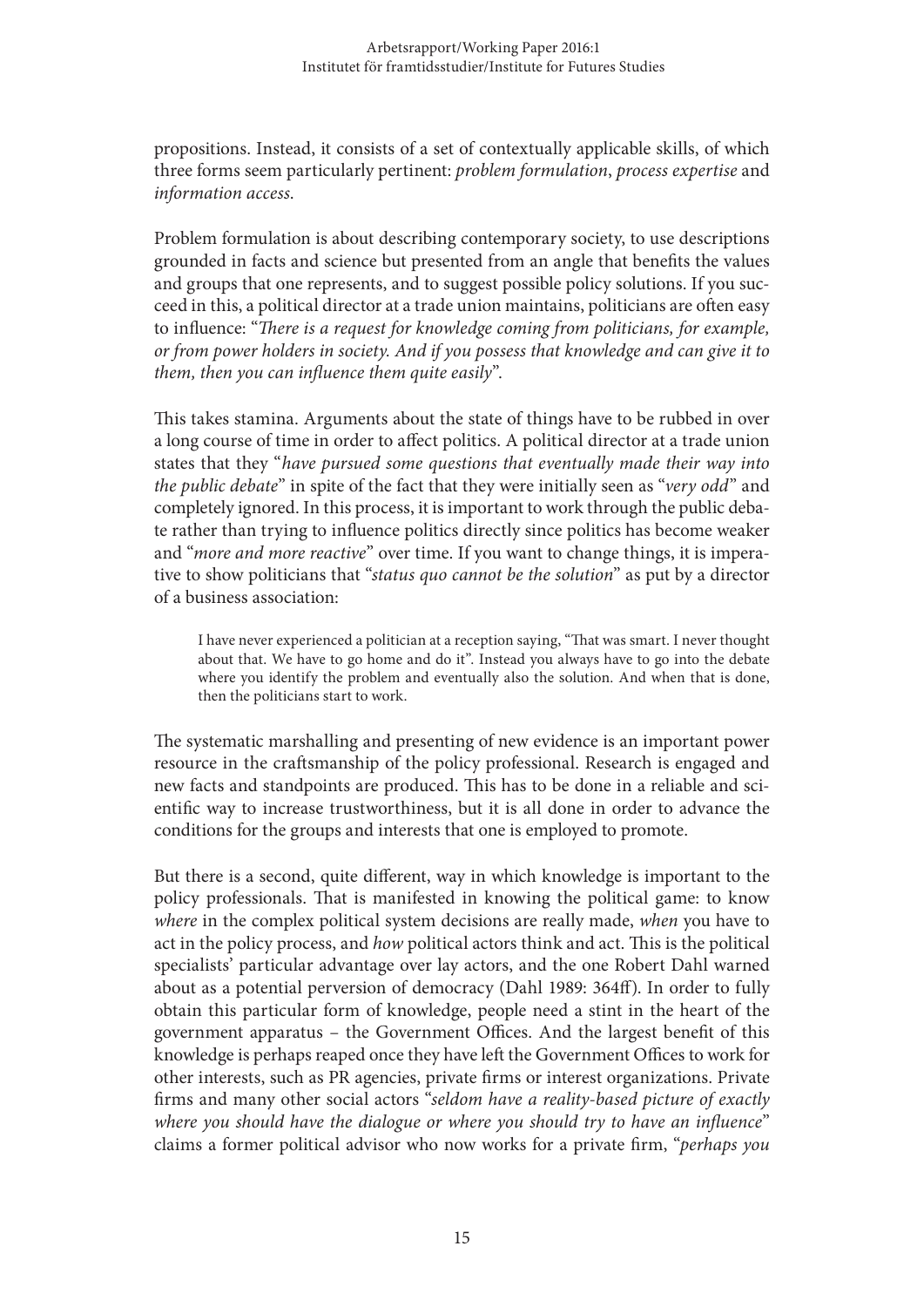#### Arbetsrapport/Working Paper 2016:1 Institutet för framtidsstudier/Institute for Futures Studies

*need to have been there yourself in order to understand where things are decided*". The advisor continues:

You may not know everyone at that level but you need to make a judgment: "Where is this going to be decided?". /…/ Somehow you become really really good at understanding "OK, it will end up like this" "Yes, but there is a commission first and everything" "Sure, but read my lips, this is how it will end up". It's because you have become so quick in taking everything into account. /…/ I mean, you already know how it will end! Do you understand?

In a similar way, a political director at a trade union knows how to "*find the right way in the system*", knows who to contact and in what stage. The Government Offices and the state bureaucracy "*are not a big mush to me*: *I know who to call by name and number. And that is such a big help when you are in a situation when you should try to influence the right person*".

A PR consultant maintains that this insider knowledge is invaluable in the current work:

I've worked with national politics. I've worked with European politics. I've worked in the European Parliament, at the Department of Finance, and I've worked with international politics./…/ So I've learned processes at a very high level in that way. How a government works, how European collaboration works, at the ministerial level. /…/ It gives you a tremendous insight into the political game…and all that is something I have use for here. How a politician functions, how they interact, how decisions are made in everything from a political party to a lobbying organization. I've been part of political receptions many times /…/ as an advisor to a politician. So I've seen lobbying from all angles. I've seen media life. I was there when things got rough for my politicians, I've seen them /…/agonize before government reshuffles and all that. It has been very instructive, and all this is useful now. All this is something others need to know.

To know the nooks and crannies of politics and policy making is therefore a fundamental aspect of the necessary skills of a policy professional. This is also the most important skill that the PR agencies buy when they employ ex-politicians and ex-political advisors. Knowing *people* is important, but not as important as knowing the *processes* (Author & colleagues 2015: Ch. 4; Author 2015b).

But there is yet another aspect of knowledge production in the policy professional world where access to people matters more: fast access to information and correct data. Often policy professionals need to know immediately where an issue lies at that moment, or quickly get hold of some specific facts that can be used as political ammunition. And in such a collection of information, the personal networks are extremely important. A political secretary in parliament describes the personal network as invaluable "*when you can just pick up the phone and get to know what is happening, and 'why did it turn out this way?' and 'what kind of strange case is this?'*"

So the most important aspect of the personal networks is not that they give access and backchannels for influence, but that they provide quick, almost frictionless, channels of information, as put by this political secretary: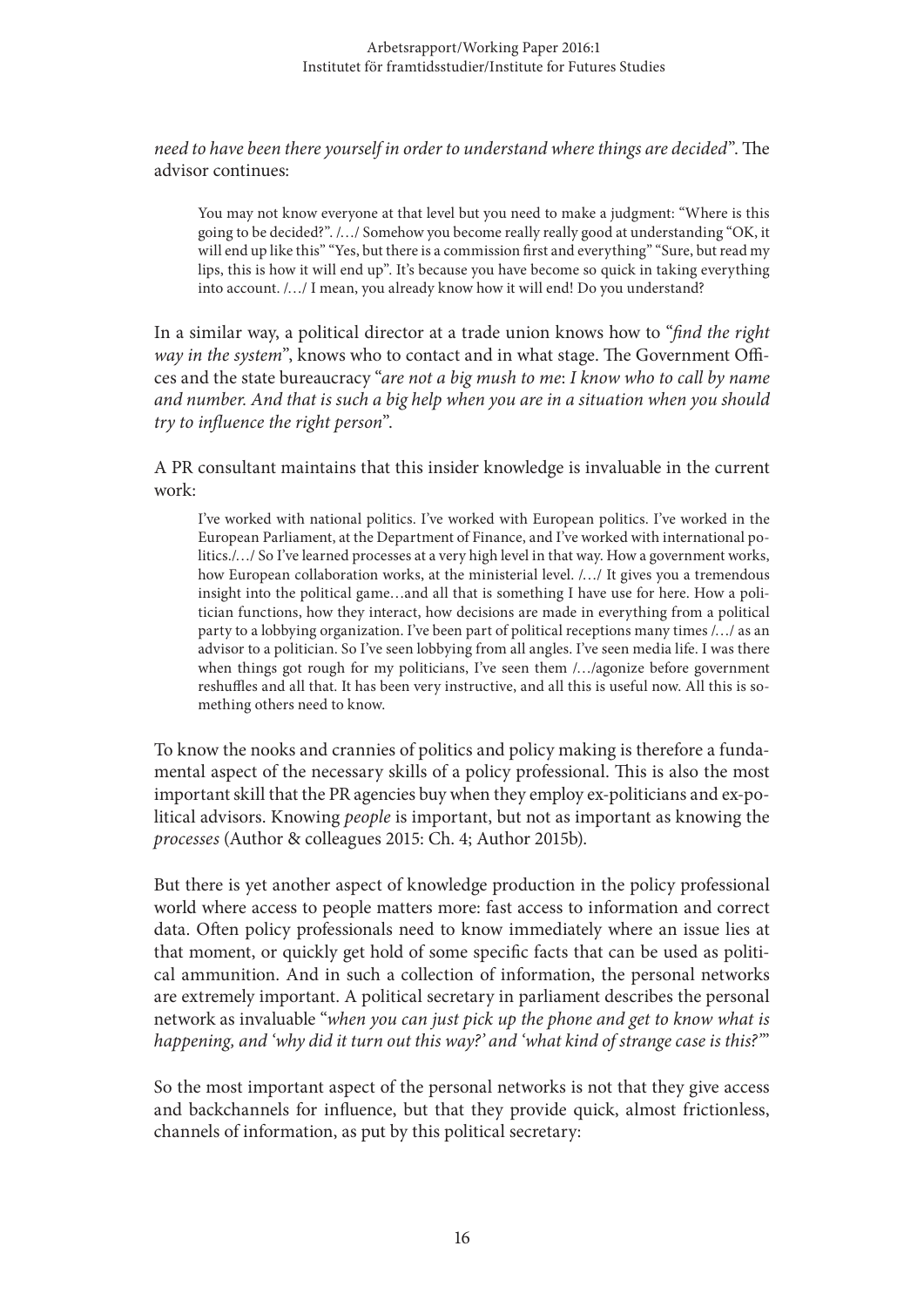If we had the money, maybe we would have employed these people. Now we don't have money. But then you have to secure the flow of information. I want to find out things quickly as hell. And it's damn good if you want to find out things. I know someone who works for [the blue collar trade union] LO, I know someone who works in parliament. I know someone who works for the EU Commission. I know someone who works just about anywhere. Then I can call and check: "What about this?" It is a question of favours and returning favours.

From the other side of the information exchange – because it is often to the civil servants in the Government Offices people turn to get vital information – the importance of knowing people "on the inside" is confirmed. If you have no contacts, you get almost no information, but an old acquaintance can provide a lot, according to this former civil servant:

If your old work mate calls you, who you know and trust, you can say something like this: "Yes we are dealing with this right now but it will take a few more weeks". And then they ask, "Can I call on the first of April?" and you say, "No, call on the thirteenth". But when another person you don't know asks, then you say, "No, you have to call later in the spring". There may be subtle little differences [that matter a lot].

The information, however, not only has to be fast; it has also to be reliable. In politics the tiniest error will be used to undermine confidence in the messenger. So the horror is that one's closest politician or elected representative will stand in the media spotlight and say things that are simply wrong. Any incorrect interpretation or any wrong numbers will lead the politician "*to stand there and take the shit for something I gave them*", as put by a political secretary in parliament. A second political secretary says that it is "*rather stressful*" that one is never allowed to make the slightest mistake, and describes a situation where a minister "*got the wrong numbers – not from me but from someone else in the election campaign /…/ – it becomes an immediate scandal*".

The horror is just as great from the other side, when the elected politician realizes that the factual grounds are shaky. A former minister tells about how bad it can be:

For example, I got 100% confirmation from them that I /…/could say "This and this!" and then it turned out that I couldn't say that – it was wrong. And as a minister I can't check all the numbers, all the details. /…/ I said "Can I say X?" "Yes", they tell me. I say this and then there is this enormous media turmoil.

*Wouldn't it be possible at that moment to point to the political advisor and say, "It wasn't my fault"?*

No, no, no. You can't do that, I am the one responsible.

Providing fast and correct information is a game with little tolerance for even the smallest mistake. As pointed out in the previous section, many policy professionals enjoy the quick pace of their work, but the flipside is a constant fear of making mistakes that will expose "their" politician or organizational representative to attacks.

Where do the policy professionals get the skills they need for deploying these three forms of knowledge? Almost everyone among the policy professionals in our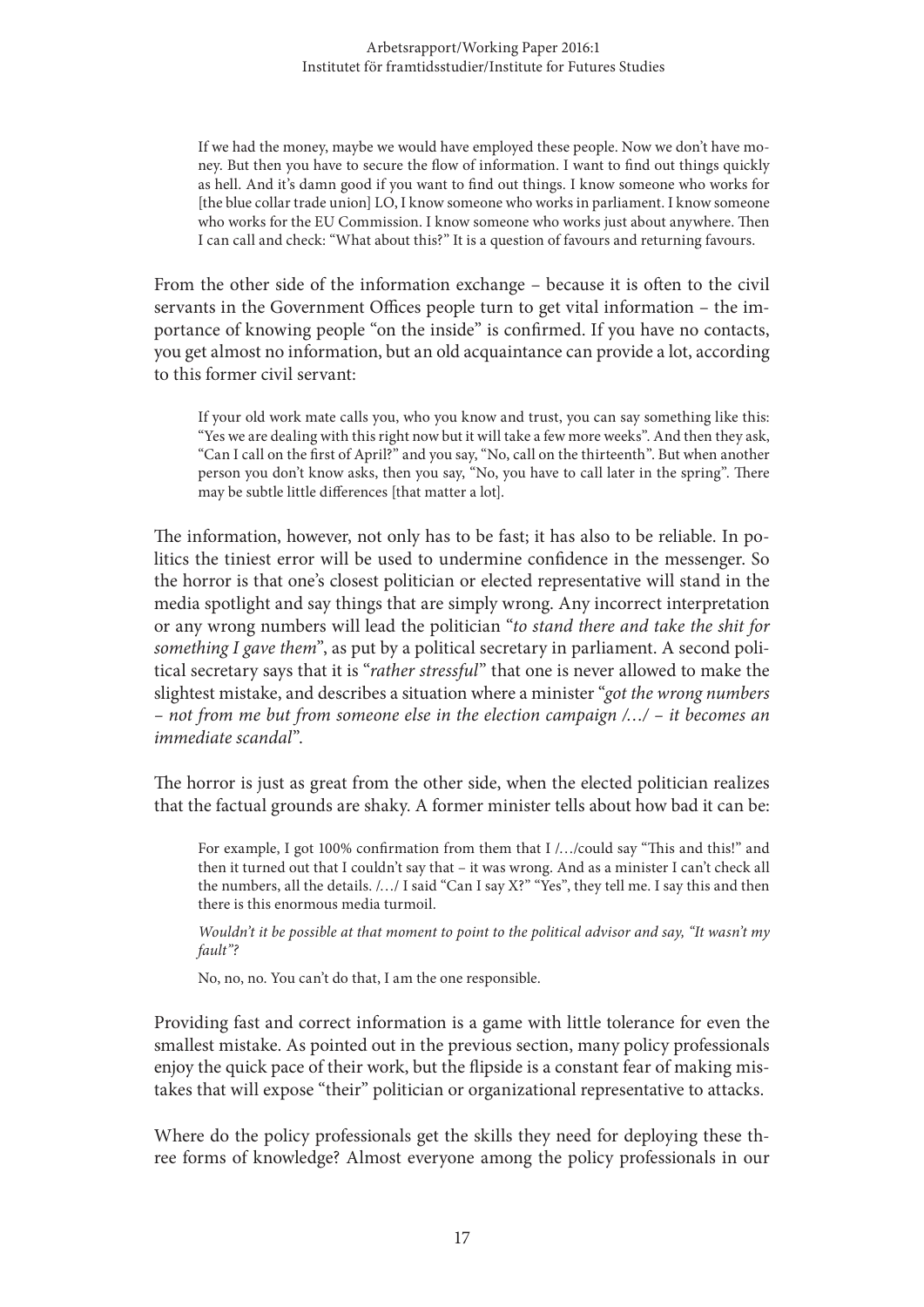data base has some university education. The average education level is somewhere between a Bachelor's degree and a Master's, but only a few hold a PhD degree or a professional degree (Author & Colleagues 2015: Table 4). Most interviewees and all recruiters agree that university education is a necessary prerequisite to cope with the job demands. But it is not so much the content of the university education that is important – it is more a question about acquiring generic analytical skills and learning how to put arguments into written and spoken form. Political science (32%), followed by economics (17%) is unsurprisingly the most common major subject among the policy professionals (Author & Colleagues 2015: Table 5). But many interviewees claim that the actual content of the political science education is of little importance. The reality of politics is far removed from what is taught in the university courses, and the necessary process expertise is acquired on the job.

The mixture of the three forms of politically useful knowledge form the basis for an important dividing line among policy professionals – the one between "hacks" and "wonks". In current political journalism, "hacks" refer to political actors who are mostly interested in the political game for its own sake, who are focused on selling political standpoints to the public and the media, and who see communication as the core of politics. Wonks are people who are mostly interested in building institutions and policies, who focus on formulating long-term ideas and reform plans, and think analysis is the core of politics and policy making (Medvetz 2012: 173-4; Reed 2004).

The distinction between hacks and wonks is sometimes explicitly present in the reflections of policy professionals about their work:

[In] the American debate, there are those "hacks" and "wonks", and I am a wonk. Hacks, they are the people who are interested in the game, they are interested in the packaging./…/ I am interested in the content. But of course, I do not look down on that – it is absolutely necessary that in order to make something out of that content you got to have someone who can sell it and package it and so on. It is not that I think it is unimportant and /…/ I understand that bit. But it is not what I think is fun. (political advisor, Government Offices)

A typical wonk relies mostly on the ability to act in the problem formulation phase, using science and research in order to promote their ideas. For a wonk the political game, including communication and selling, is something that has to be endured, a necessary evil to get the ideas across. Compromises are sometimes necessary. You cannot act as a researcher in the political game – you need some degree of process expertise as well:

Yes, I am very much in favour of that. Science. And sometimes that collides a little bit with this political game. And that I think is something many experts feel, when you come as an expert and, yes, there is a bit of conflict sometimes in that you cannot be a researcher and do politics and think that this is a feasible role. /…/ [Y]ou cannot be as nitpicking as when you are a researcher and have a hang-up on the decimals, but it's the big picture and "now we have to take our chances" and "this looks good". (political secretary in parliament)

For the hacks, the political game is what makes their hearts beat faster, while con-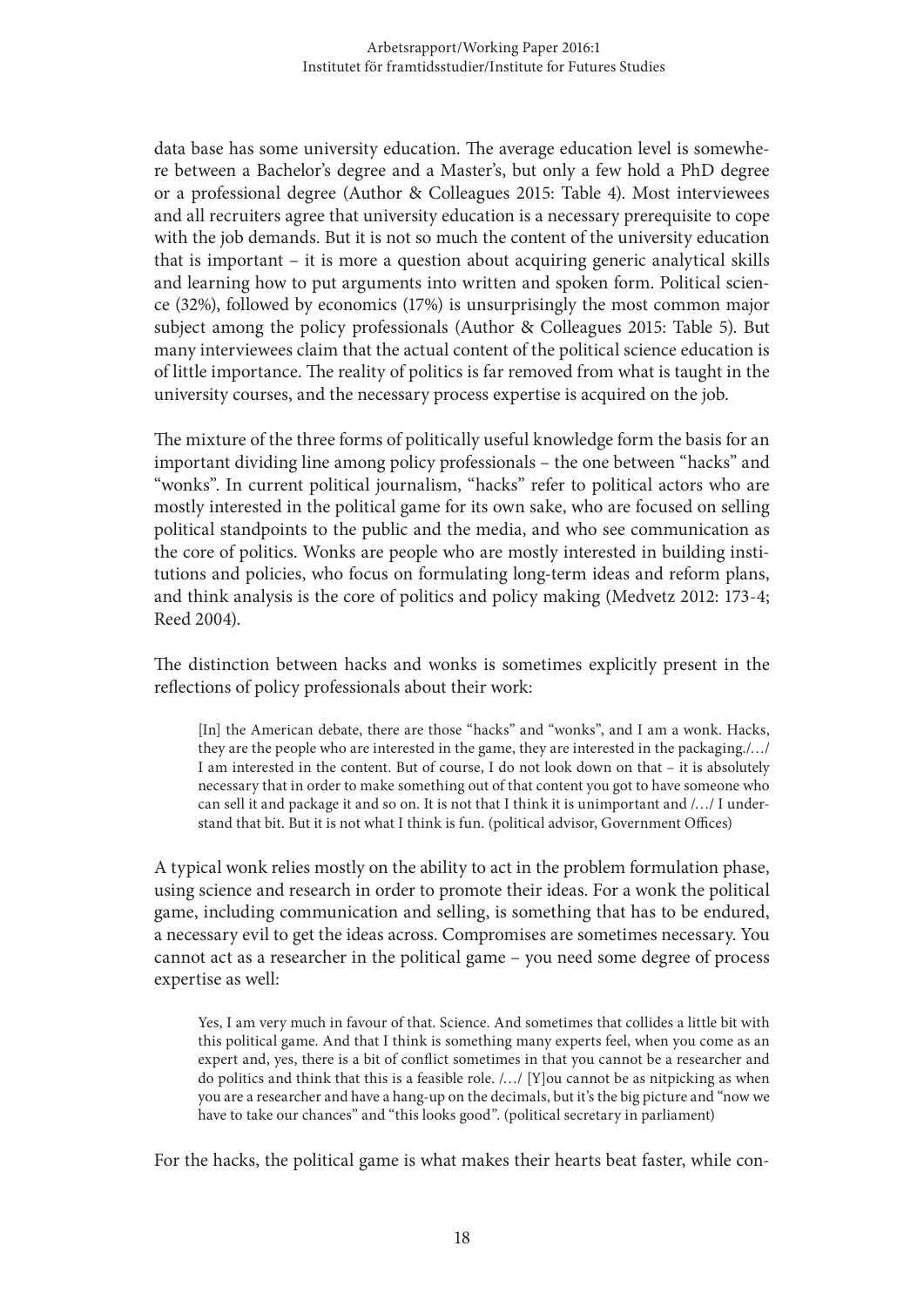<span id="page-18-0"></span>tent sometimes takes a secondary role. You have to sell whatever is necessary in order to win debates and elections. Process expertise is essential and information access important, while the ability to formulate problems is less central for the hack:

I have always been more interested in the communication than in the knowledge. /…/ So the political game, the political…power game and strategic thinking. "How do we communicate, how do we sell this?" /…/ [I] want precisely this challenge: "Whatever you come up with in this room I will sell it." And it is a bit tempting to think, "How will I get these people to accept this idea?", even if it sucks. Even if we know this is a crappy reform, but we have to do it. But I have to get 7.5 million voters to think it is fantastic. (press secretary in the Government Offices)

Neither the hacks nor the wonks can do without the three forms of knowledge and skills that this section has presented. But the relative weight of those three forms shifts, depending on the basic role orientation of the policy professional, and their specific job tasks.

# Conclusion

This paper has analyzed the craftsmanship of policy professionals, focusing on their motivations and their main resources. The main motivation for policy professionals is found in a desire to wield power and influence the course of affairs, while the mundane working-life satisfaction often comes from getting their message into the media without becoming personally exposed to media attention. The key resource that policy professionals bring to bear on politics and policy making is context-dependent politically useful knowledge, in three main forms. Problem formulation involves highlighting and framing social problems and their possible solutions, using research and other relevant knowledge. Process expertise consists of "knowing the game" and understanding the "where, how and why" of the political and policy making processes. Information access is the skill to find (very fast) reliable relevant information.

In sum, these motivations and skills form the core of what it means to be a policy professional. They include embedded and relational knowledge production and usage that is similar to other forms of professionalism involved in the making of public policy, such as the "hybrid" and "connective" professionalism analysed by Noordegraaf and colleagues (Noordegraf et al. 2014; Nordegraaf 2007; 2015). However, the professionalism analysed in this paper is of a particular politically partisan kind. This partisan element, often combined with a certain patronage element since many policy professionals are tied to the fate of particular politicians, is something that thwarts a development into a "pure" form of professionalization (including legitimation, established credentials, etc). Policy professionals are political rather than purely professional creatures regarding both their motivations and their practices and careers (Author 2015b).

But they are political creatures of a slightly different kind than elected politicians. Their motivations and practices epitomize a certain kind of "entrepreneurial ethos",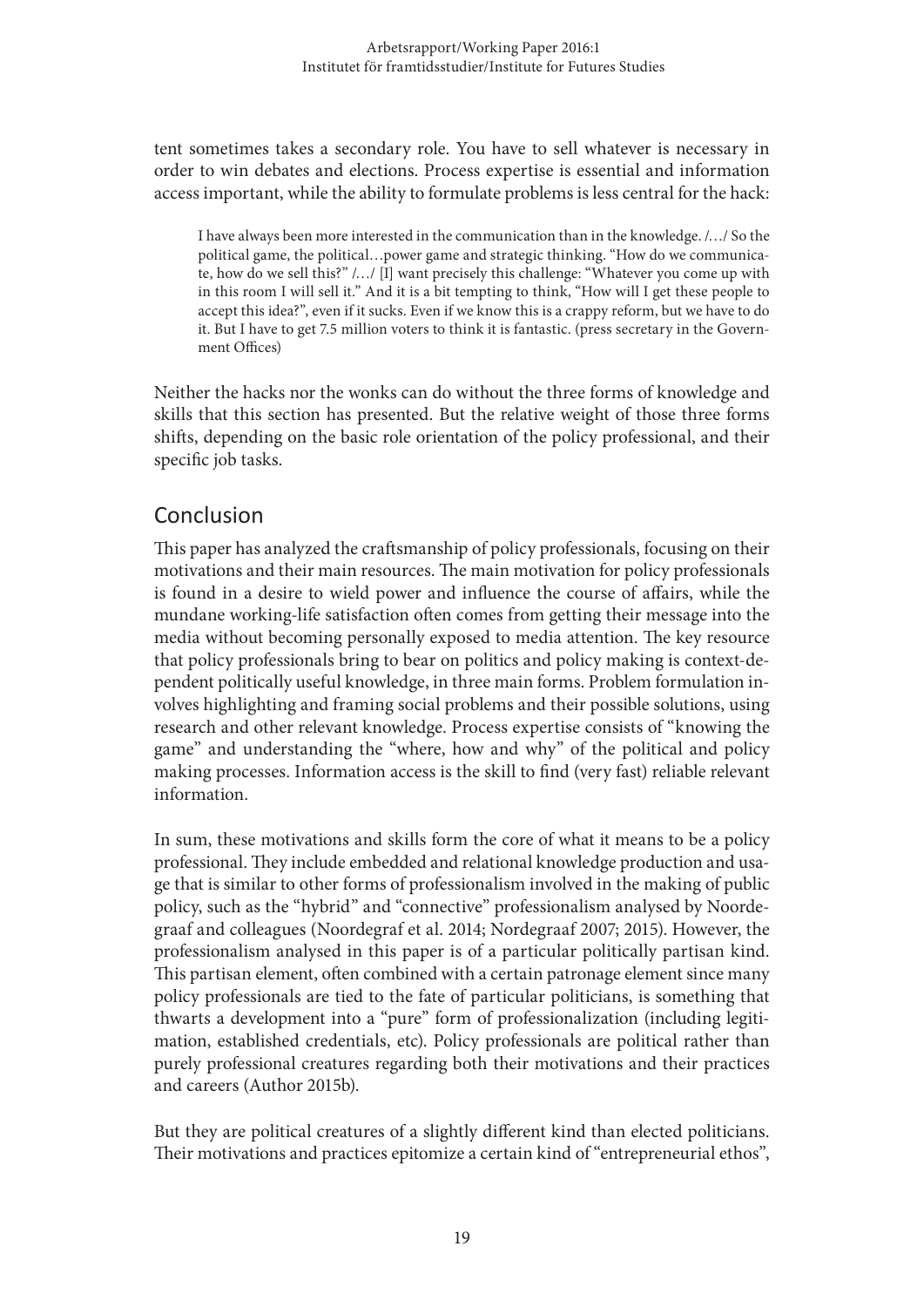which differs both from the representation-and-responsibility ethos that should characterize the elected politician, and from the public-spirit ethos that should be typical of civil servants (Lundquist 1998; Weber 1946 [1919]). The entrepreneurial ethos includes *innovation* as the prime goal – in politics this means coming up with new political ideas and policy solutions, and finding ways to present and sell such ideas and solutions. This has to be conducted in a relentless pursuit with the mass media as the most important arena. Such an entrepreneurial ethos is likely to at least occasionally come into conflict with the politicians' or civil servants' ethoi (cf. Author 2015a; (Mintrom and Norman 2009)).

In many ways, the policy professionals appear as a new social category in the political landscape, which adds to and transforms the way politics and policy making are conducted. They have their own ethos, skill sets, standards for success and reward systems.6 The democratic implications of their activities may give rise to some concerns, such as those articulated by Robert Dahl (1989) and which we have already cited at some length. The work of policy professionals contribute to a complexity spiral in politics and policy making: they are brought in partly as a response to a more complex political environment, but far from reducing such complexity, their activities (in framing issues, using personal networks, or avoiding unwanted media attention) tend to increase political complexity even further. This in turn makes organized politics harder to understand or affect for lay actors or the general public. Politics in the policy professional guise therefore displays some disturbing similarities with pre-democratic modes of organizing political power. Now, as then, the "court politics" of unelected political actors includes arcane and diffuse procedures taking place behind the official scene.

It should be remembered, however, that the analysis in this paper is restricted to a single country, and it is not clear how far results and arguments should be extrapolated to other national contexts. There are some relevant characteristics of Sweden that could lead us to suspect that some of the results in the paper may be specific for this country. One is that organized interests, as pointed out in the introduction, are quite strong, something which makes the space for other producers of information and arguments, such as think tanks, quite narrow. A second is that the rise of political PR is quite recent in comparison with for example the US. In combination, these two facts could mean that the "wonk" side of the policy professional spectrum – emphasising long-term policy analysis and solutions and staying close to "science" – is comparably strong in Sweden compared to the "hack" side – where fixing of more short-term problems related to the communication of politics is in the focus.

But these are mere speculations – it could well be that the findings of this paper are quite generic across different types of national polities and contexts. A comparative analysis of this particular category of political actors is therefore called for. In any case, the analysis of the skills and motivations of policy professionals in a single country that this paper has provided should be seen as a contribution to a larger enterprise related to the understanding of changing politics and policy making in the advanced democratic countries.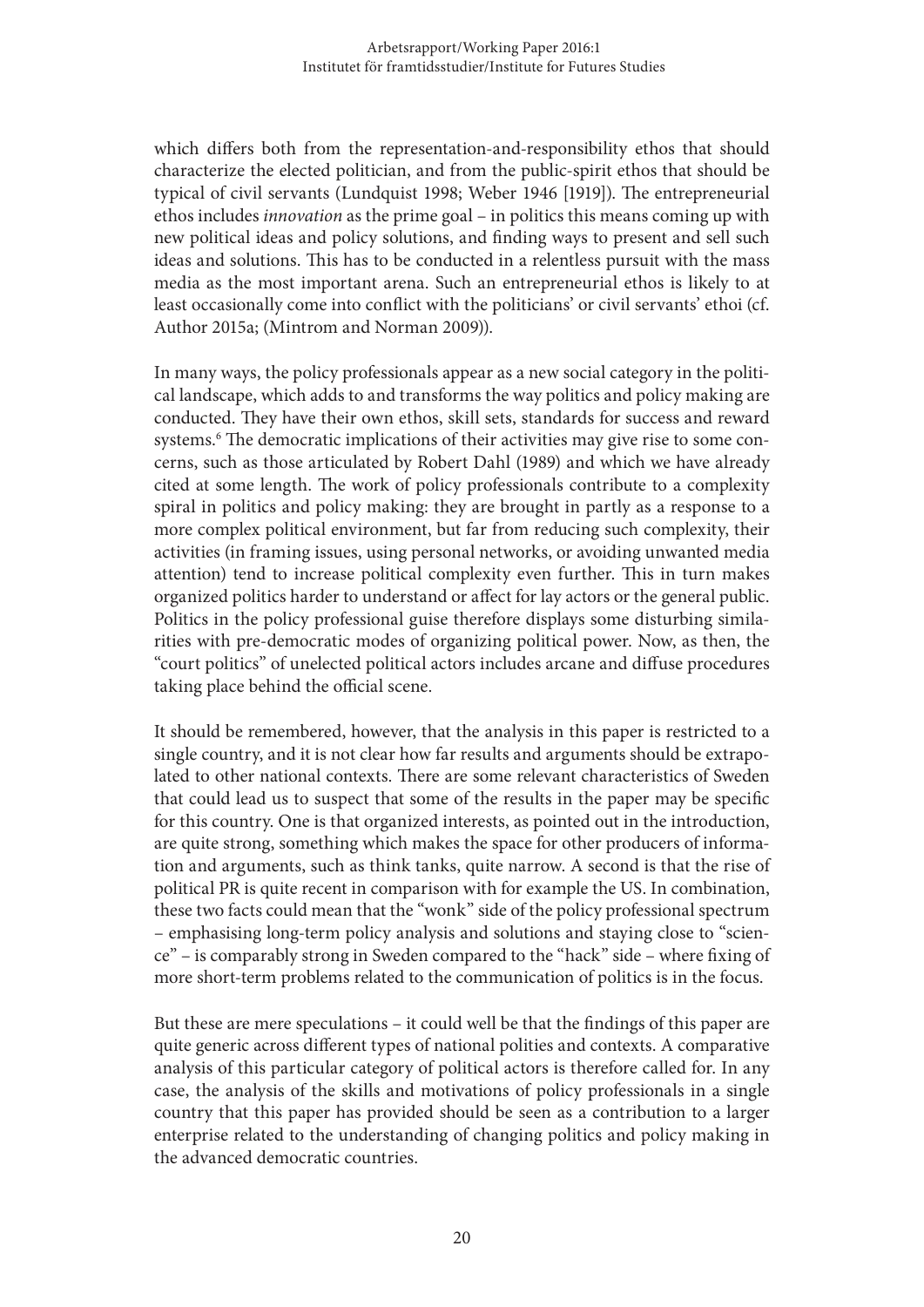# Endnotes

1. It might be questioned whether one should then denote the groups as "policy professionals", since not all of them work in typical policy making positions. In line with the original uses of the term I will nevertheless stick with it. The difference between politics as such and policy making is also not very clear for this category of political actors. An alternative would to invent the (highly awkward) term "polpol professionals" to take both sides of their work into account, but I will refrain from that.

2. In Sweden, the Government Offices form a single, integrated public authority comprising the Prime Minister's Office, the government ministries and the Office for Administrative Affairs. (http://www.government.se/the-government-offices/)

3. For further details of the data collection and analysis, see Author & Colleagues (2015: Methods Appendix).

4. All translations from Swedish for this paper were made by the author. In order to guarantee the anonymity of interviewees, specific organizational titles are sometimes replaced with more generic ones, and the gender of the interviewees is withheld.

5. Information from this mapping was collected mainly from open web sources complemented with a small-scale survey to local and regional political secretaries.

6. And similar to many other professional groups they to some extent even have their own lingo which may be hard for outsiders to understand.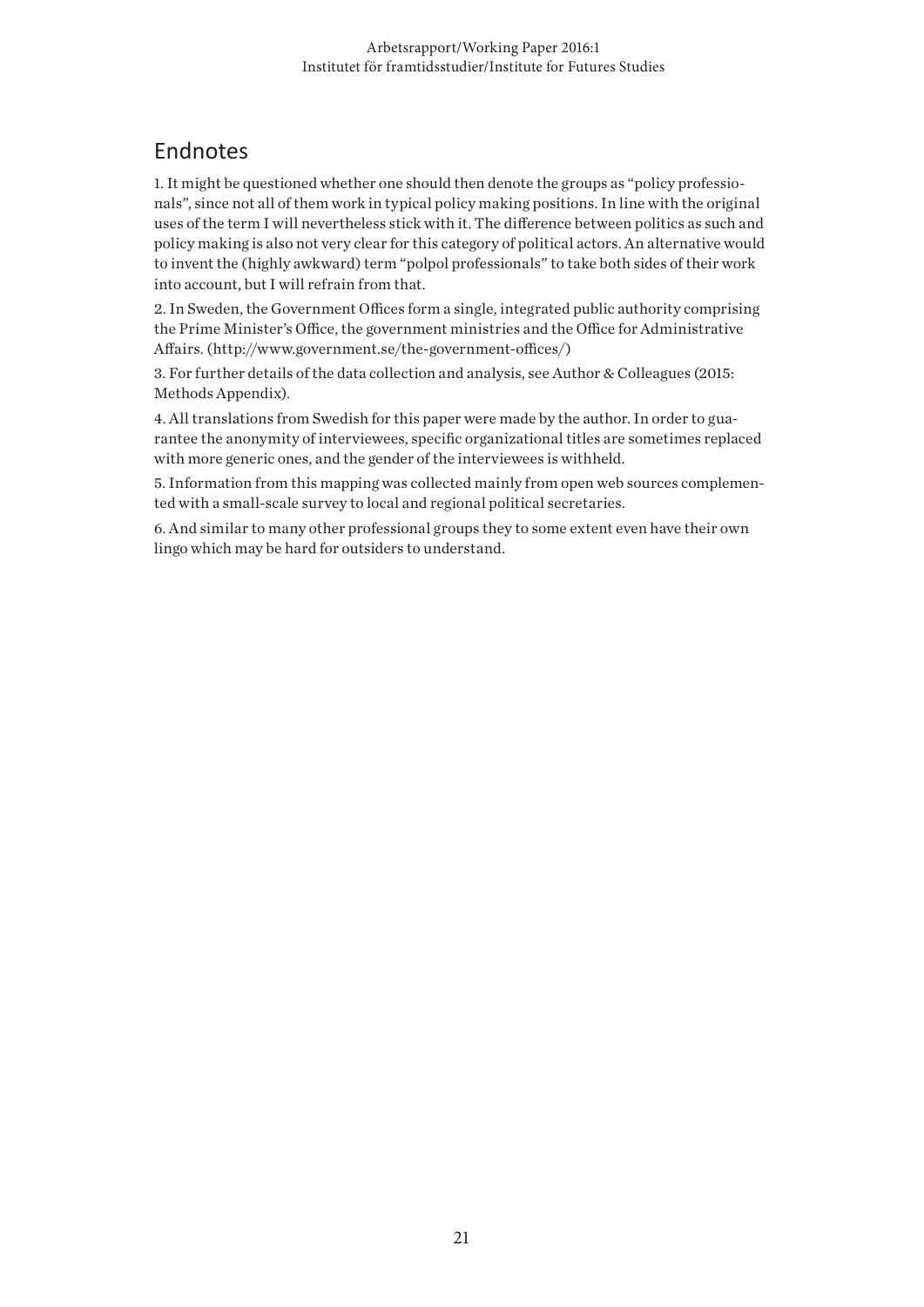# <span id="page-21-0"></span>References

Author. 2015a. "*'*Most MPs are not all that smart.' Political employees and representative democracy". *Journal Title Withheld* (in press).

Author. 2015b. "Out of the Golden Cage: PR and the career opportunities of policy professionals". *Journal Title Withheld*. (in press)

Author & Colleagues. 2015. *Title withheld*. Stockholm.

Campbell, John L, and Ove K Pedersen. 2014. *The National Origins of Policy Ideas: Knowledge Regimes in the United States, France, Germany and Denmark*. Princeton, NJ: Princeton University Press.

Carpenter, Daniel, Kevin Esterling, and David Lazer. 1998. "The strength of weak ties in lobbying networks: Evidence from health-care politics in the United States." *Journal of Theoretical Politics* 10(4):417-44.

—. 2003. "The Strength of Strong Ties: A Model of Contact Making in Policy Networks with Evidence from U.S. Health Politics." *Rationality and Society* 15(4):411-40.

—. 2004. "Friends, Brokers and Transitivity: Who Informs Whom in Washington Politics?" *Journal of Politics* 66(1):224-46.

Dahl, Robert A. 1989. *Democracy and Its Critics*. New Haven: Yale University Press.

Dunleavy, Patrick, and R.A.W Rhodes. 1990. "Core Executive Studies in Britain." *Public Administration* 68(1):3-28.

Eichbaum, Chris, and Richard Shaw. 2007. "Minding the minister? Ministerial advisers in New Zealand government." *Kotuitui: New Zealand Journal of Social Sciences* 2(2):95-113.

—. 2008. "Revisiting Politicization: Political Advisors and Public Servants in Westminster Systems." *Governance* 21(3):337-63.

Gains, Francesca, and Gerry Stoker. 2011. "Special advisers and the transmission of ideas from the policy primeval soup." *Policy & Politics* 39(4):485-98.

Haas, P. M. 1992. "Epistemic Communities and International-Policy Coordination - Introduction." *International Organization* 46(1):1-35.

Heclo, Hugh. 1978. "Issue Networks and the Political Establishment." Pp. 87-124 in *The New American Political System*, edited by Anthony King. Washington, DC: The American Enterprise Institute.

Kenis, Patrick, and Volker Schneider. 1991. "Policy networks and policy analysis: Scrutinizing a New Analytical Toolbox." Pp. 25-59 in *Policy networks: Empirical evidence and theoretical considerations*, edited by Bernd Marin and Renate Mayntz. Boulder, CO: Westview.

Kingdon, John W. 2011 [1984]. *Agendas, alternatives, and public policies*. Boston: Longman.

Knoke, David, Franz Urban Pappi, Jeffrey Broadbent, and Yutaka Tsujinaka. 1996. *Comparing Policy Networks. Labor Politics in the US, Germany, and Japan*. Cambridge, UK: Cambridge University Press.

Kriesi, Hanspeter 2006. "Comparative analysis of policy networks in Western Europe." *Journal of European public policy* 13(3):341-61.

Lundquist, Lennart. 1998. *Demokratins väktare: ämbetsmännen och vårt offentliga etos*. Lund: Studentlitteratur.

Maley, Maria. 2011. "Strategic Links in a Cut-throat World: Rethinking the Role and Relationships of Australian Ministerial Staff." *Public Administration* 89(4):1469-88.

Medvetz, Thomas. 2012. *Think Tanks in America*. Chicago: University of Chicago Press.

Mintrom, Michael, and Philipa Norman. 2009. "Policy Entrepreneurship and Policy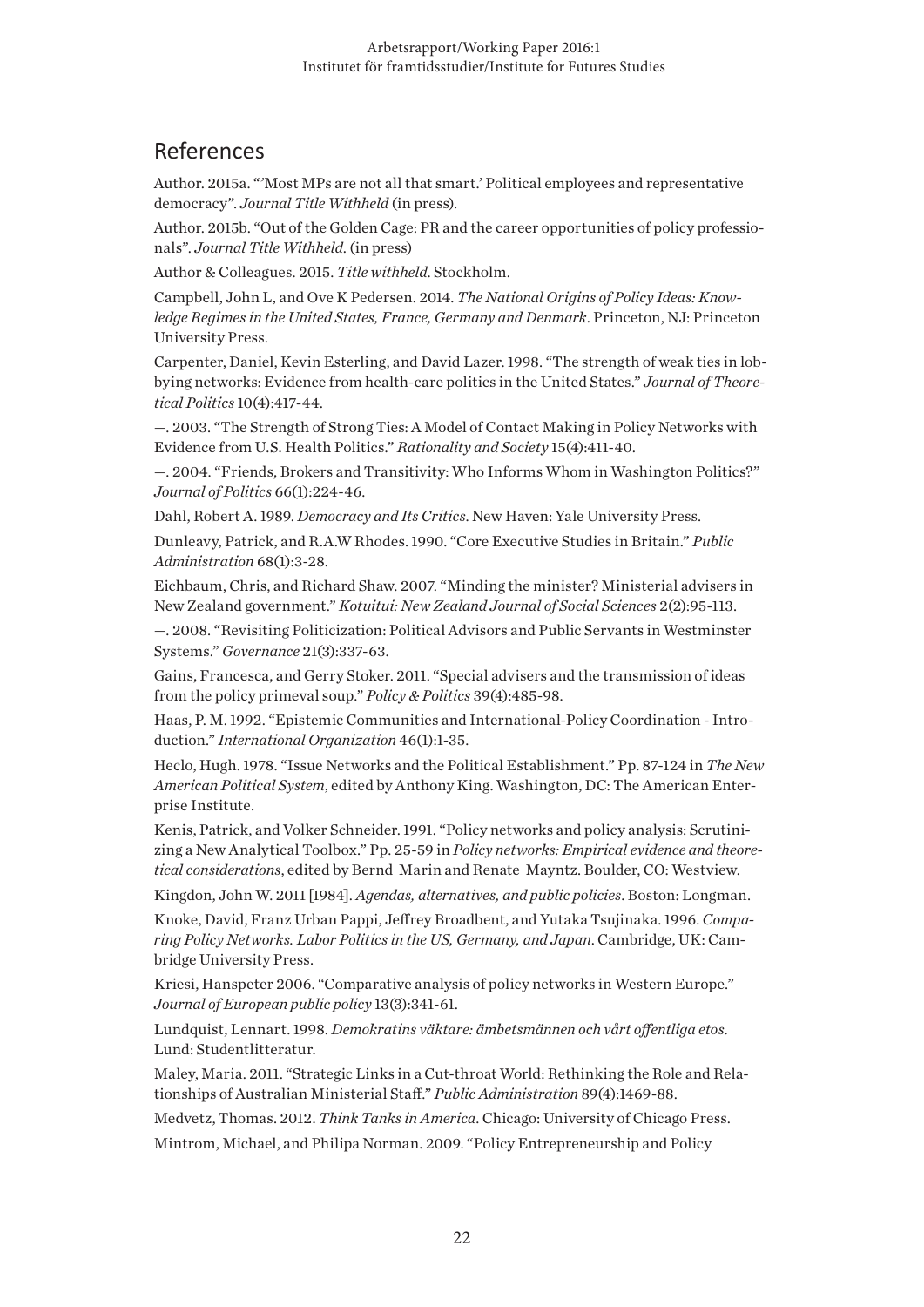<span id="page-22-0"></span>Change." *The Policy Studies Journal* 37(4):649-67.

Noordegraf, Mirko, Martijn van der Steen, and Mark van Twist. 2014. "Fragmented or Connective Professionalism? Strategies for Professionalizing the Work of Strategists and Other (Organizational) Professionals." *Public Administration* 92(1):21-38.

Nordegraaf, Mirko. 2007. "From "Pure to "Hybrid" Professionalism in Ambiguous Public Domains." *Administration & Society* 39 (6):761-85.

—. 2015. "Hybrid professionalism and beyond: (New) Forms of public professionalism in changing organizational and societal contexts." *Journal of Professions and Organization* 2(2):187–206.

Reed, Bruce. 2004. "Bush's War Against Wonks: Why The President's Policies Are Falling Apart." Pp.<http://www.washingtonmonthly.com/features/2004/0403.reed.html>in *Washington Monthly*.

Rhodes, R. A. W. 2011. *Everyday life in British government*. Oxford ; New York: Oxford University Press.

Rhodes, R.A.W, Paul 't Hart, and Mirko Noordegraf (Eds.). 2007. *Observing Government Elites. Up Close and Personal.* Houndmills, Basingstoke: Palgrave MacMillan.

Rhodes, R.A.W, and David Marsh. 1992. "New directions in the study of policy networks." *European journal of political research* 21(3):181-205.

Rhodes, R.A.W. 2009. "Scenes from the Departmental Court." *Public Policy and Administration* 24(4):437-56.

Rich, Andrew. 2004. *Think tanks, public policy, and the politics of expertise*. Cambridge: Cambridge University Press.

Romzek, Barbara S. 2000. "Accountability of Congressional Staff." *Journal of Public Administration Research and Theory* 10(2):413-46.

Romzek, Barbara S, and Jennifer A Utter. 1997. "Congressional Legislative Staff: Political Professionals or Clerks?" *American Journal of Political Science* 41(4):1251-79.

Sabatier, Paul A. 1988. "An advocacy coalition framework of policy change and the role of policy-oriented learning therein." *Policy Sciences* 21(2-3):129-68.

—. 1998. "The advocacy coalition framework: revisions and relevance for Europe." *Journal of European public policy* 5(1):98-130.

Shaw, Richard, and Chris Eichbaum. 2012. "Ministers, Minders and the Core Executive: Why Ministers Appoint Political Advisers in Westminster Contexts." *Parliamentary Affairs* First published online: November 8, 2012(doi: 10.1093/pa/gss080):1-33.

Stone, Diane. 1996. *Capturing the Political Imagination: Think Tanks and the Policy Process*. London: Frank Cass.

Svallfors, Stefan. 2015. "Politics as Organized Combat - New Players and New Rules of the Game in Sweden." *MPIfG Discussion paper* 2015(2):1-20.

Weber, Max. 1946 [1919]. "Politics as Vocation." Pp. 77-128 in *From Max Weber: Essays in Sociology*, edited by Hans H Gerth and C. Wright Mills. New York: Oxford University Press,.

Yong, Ben, and Robert Hazell. 2014. *Special Advisers: Who they are, what they do and why they matter*. Oxford: Hart.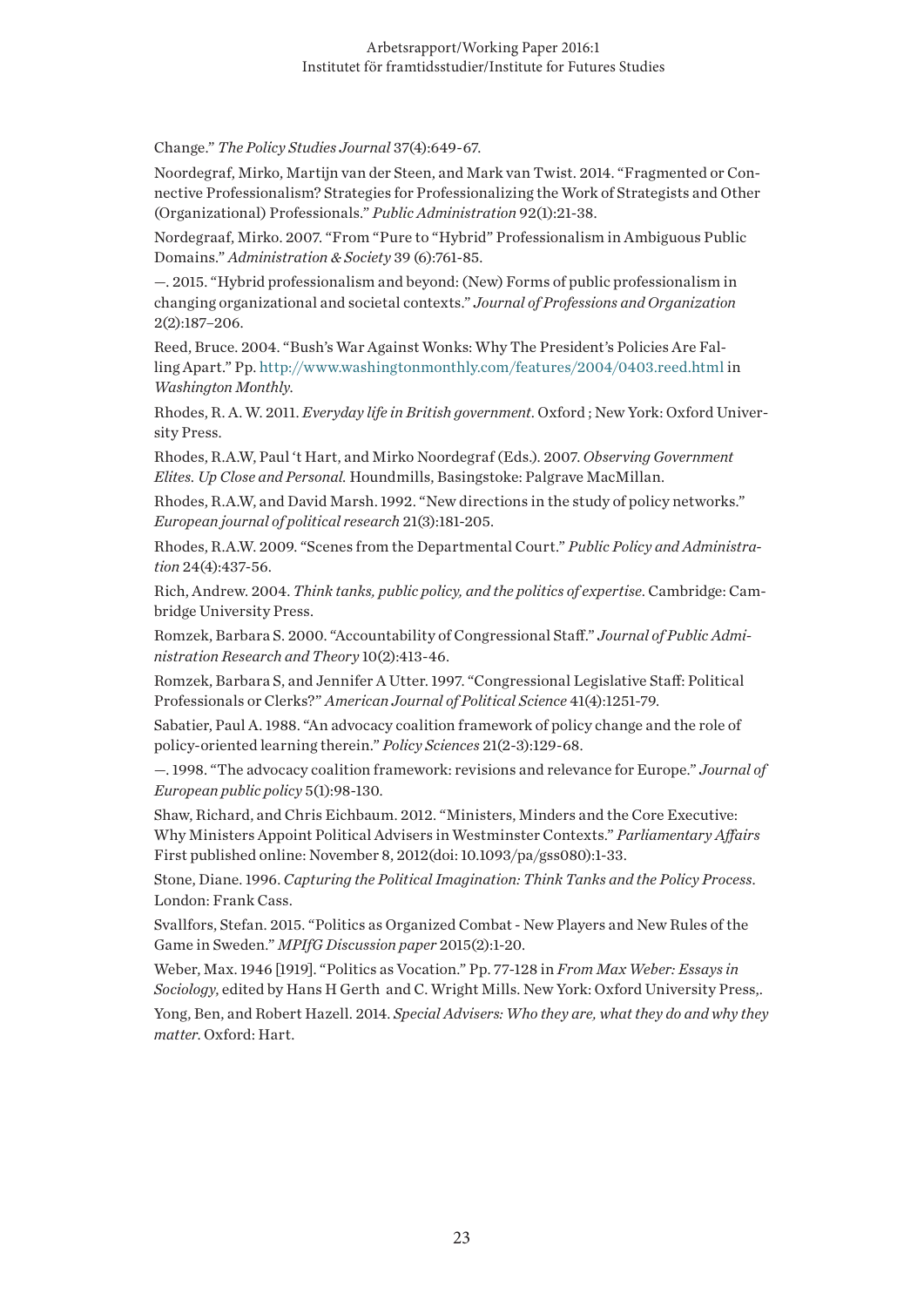### Arbetsrapporter/Working papers

- 2016:2 Svallfors, Stefan. *"Most MPs are not all that sharp." Political employees and representative democracy*
- 2016:3 Svallfors, Stefan. *Politics as organized combat new players and new rules of the game in Sweden*
- 2013:1 Mkandawire, Thandika. *Neopatrimonialism and the Political Economy of Economic Performance in Africa: Critical Reflections*
- 2011:13 Theobald, Hildegard. *Long-term Care Insurance in Germany*
- 2011:12 Hallberg, Daniel; Lindh, Thomas & Žamac, Jovan: *Study achievement for students with kids*
- 2011:11 Johansson, Peter. *Den politiska momsdebatten i Sverige efter 1990. Ett bidrag till studiet av skattereformers politiska hållbarhet*
- 2011:10 Adman, Per & Strömblad, Per. *Utopia becoming dystopia? Analyzing political trust among immigrants in Sweden*
- 2011:9 Gavanas, Anna & Darin Mattsson, Alexander. *Bland Rolexklockor och smutsiga trosor. Om skattereduktioner och segmentering på den svenska hushållstjänstemarknaden*
- 2011:8 Bäckman, Olof; Jakobsen, Vibeke; Lorentzen, Thomas; Österbacka, Eva & Dahl, Espen. *Dropping out in Scandinavia Social Exclusion and Labour Market Attachment among Upper Secondary School Dropouts in Denmark, Finland, Norway and Sweden*
- 2011:7 Avdic, Daniel & Gartell, Marie. *The study pace among college students before and after a student aid reform: some Swedish results*

# Forskningsrapporter/Research reports

- 2014:8 Ekholm, Anders & Markovic, Drasko. *När vården blir IT. En underlagsrapport till eHälsokommittén*
- 2014:7 Lindblom, Clara. *Success factors for effective labour market projects*
- 2014:6 Lindblom, Clara. *Framgångsfaktorer för effektiva arbetsmarknadsprojekt. En jämförande studie av femton socialfondsprojekt*
- 2014:5 Bygren, Magnus; Lindblom, Clara & Szulkin, Ryszard. *The more things change, the more they stay the same. A follow up of participants in Social Fund financed projects*
- 2014:4 Karlsson, Jonas; Szulkin, Ryszard; Lindblom, Clara & Bygren, Magnus. *Nya aktörer inom arbetsmarknaden. Hur väl lyckas de och till vilken kostnad?*
- 2014:3 Bygren, Magnus; Lindblom, Clara & Ryszard Szulkin: *Framgång eller återgång till det normala? En uppföljning av deltagare i socialfondsfinansierade projekt*
- 2014:2 Mood, Carina & Jonsson, Jan O. *Poverty and welfare among children and their families 1968–2010*
- 2014:1 Szulkin, Ryszard; Nekby, Lena; Bygren, Magnus; Lindblom, Clara; Russell-Jonsson, Kenisha; Bengtsson, Ragnar & Normark, Erik.*Labour market policies against the odds? Job finding among participants in ESF-projects in comparison with the Public Employment Service*